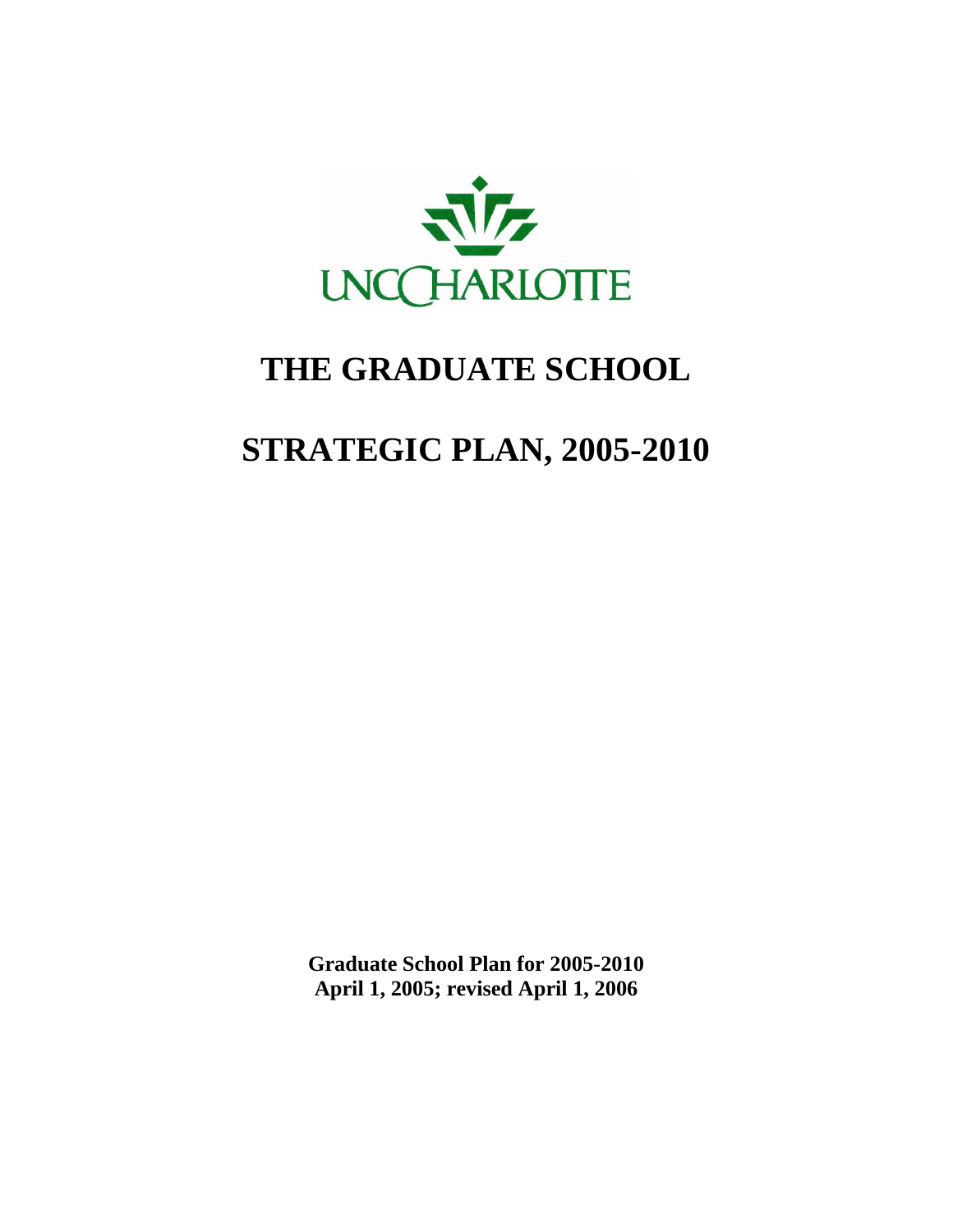# **I. EXECUTIVE SUMMARY:**

It is the role of graduate education to explore and advance the limits of knowledge and to define the state of the art in every field. Its purpose is to serve society's needs in specific and technical and professional ways, but also to serve the need for intellectual expansion. The central purpose of the plan that follows is to make certain that this commitment to excellence in graduate education and scholarship will continue to characterize the role of the Graduate School at UNC Charlotte.

In order to accomplish its mission the Graduate School has set seven major goals:

Goal 1: Increase the funding available to support graduate students and maximize the use of existing funding;

Goal 2: Provide for the effective enrollment management of graduate programming;

Goal 3: Promote and enhance the diversity of the graduate student body;

Goal 4: Develop a complete infrastructure for graduate education at the University and enhance the graduate culture on campus;

Goal 5: Continue the long-range planning and evaluation of new and existing graduate programs. Promote and facilitate the establishment of interdisciplinary programs;

Goal 6: Continue to assess the information needs of the Graduate School and graduate programs and implement technologically based solutions when possible;

Goal 7: In collaboration with the appropriate offices on campus, develop and implement a comprehensive plan for promoting effective relationships between the Graduate School and its external constituents.

To achieve these goals in light of the continued growth of graduate education at UNC Charlotte, we are projecting the following funding needs for the Graduate School:

4 additional staff - \$120,000 Tuition Assistance through GASP - \$6,400,000 Assistantship funding for programs - \$500,000/year (\$2,500,000 total) Operating budget Increase for Graduate Admissions - \$25,000 total Graduate Student Recruiting budget - \$30,000 Office of Graduate Student Support and Development. - \$35,000 for stipends and operating budget Community outreach - \$20,000

A major concern is the availability of space to accommodate increased demands. The Graduate School Office will need to have access to additional office space in Cato Hall as it becomes available. In the meantime we will need to find suitable space at other locations on campus to house additional support staff and the Graduate Student Support Office

The Graduate School staff will apply assessment measure to determine our effectiveness in achieving our goals, These measures will include an increased competitiveness in recruiting top quality graduate students (domestic, international ), improving the diversity of our graduate student body, and increased admission indices (GRE and GPA) of entering graduate students. We will also monitor student attrition and graduation rates and the placement of our graduates once they leave the university.

# **II. ENVIRONMENTAL SCAN/UPDATES SINCE LAST FIVE-YEAR STRATEGIC PLAN:**

Graduate education is a core function of a research university. A great university may be known for the quality of its undergraduate experience or its exceptional professional programs, but its reputation as an outstanding research university is largely founded on its capacity to attract and support faculty to conduct scholarly research, its emphasis on linking research and education through graduate studies, and its ability to recruit, mentor, support, retain, and ultimately, graduate exceptional graduate students. The central purpose of the plan that follows is to make certain that this commitment to excellence in graduate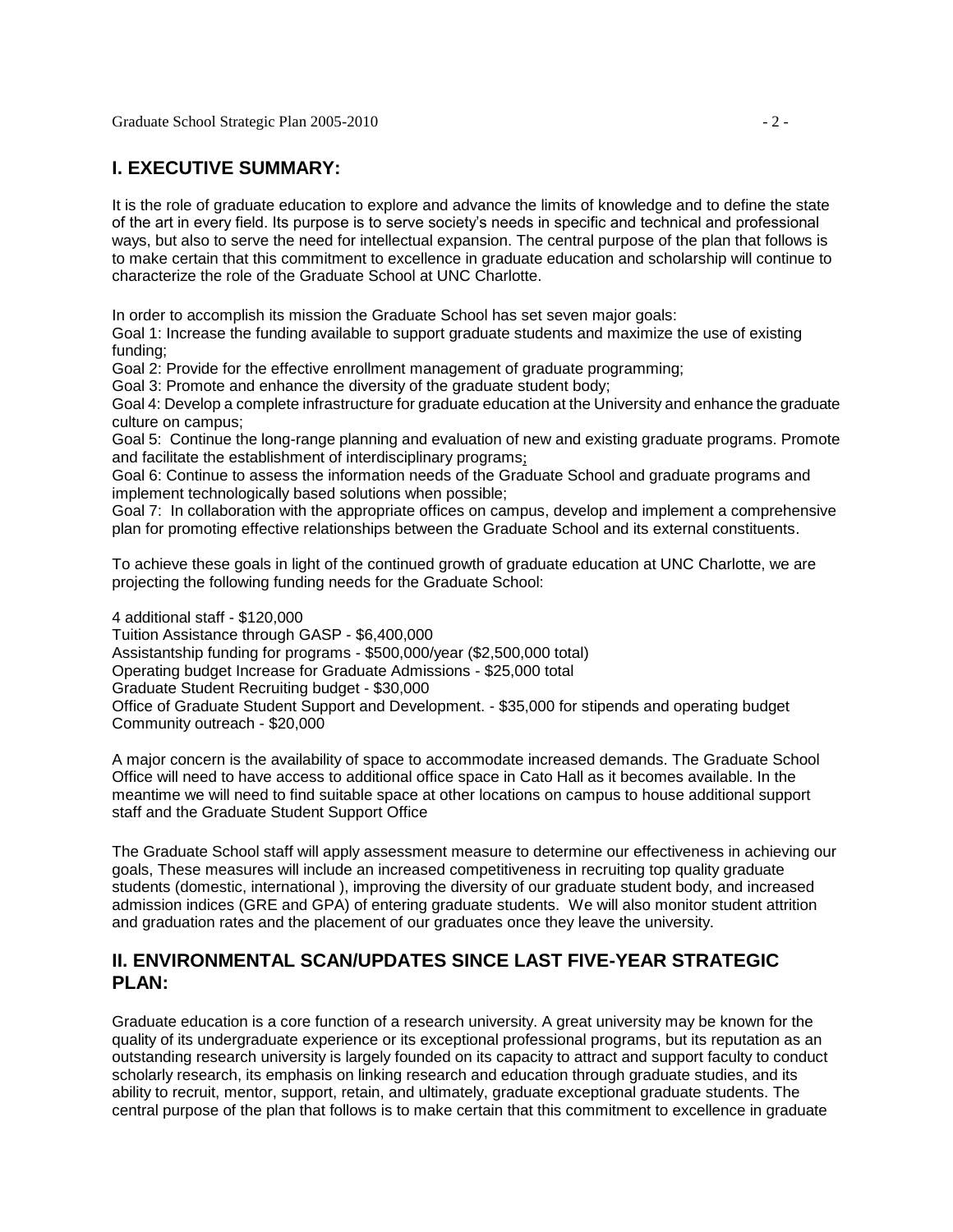#### Graduate School Strategic Plan 2005-2010 - 3 -

education and scholarship will continue to characterize the role of the Graduate School at UNC Charlotte.

One change in the environment of graduate education relates to the recent examination of graduate student funding that was undertaken by the campus Task Force on Graduate Student Support. For a variety of reasons, stemming from the fact that graduate education has grown dramatically over the past several years without adequate support from the state budget, counterproductive enrollment practices have evolved. These practices, though necessary for the growth of graduate programs on campus, had the unintended effect of eroding the funding base (student credit hours generated) for graduate education as evidence by the fact that in the fall of 2003 only 33% of our graduate students were enrolled full time. Given our desire to become the third major public research university in the state of North Carolina we must find a remedy to this situation. Benchmark data currently available indicate that most of our national peers waive or fund all tuition for students on teaching or research assistantships.

The second change relates to the growing concern of a halt in the growth of international student enrollment in U.S. universities. For the past two years applications from international students have continued to decline particularly from China and India countries from which UNC Charlotte has historically drawn significant numbers of qualified applicants in science and engineering programs. The Educational Testing Service, recently declared that the number of international students registering for GRE in 2004 for admission in fall 2005 has dropped 37% for students from India, 43% for Taiwanese students and 50% for Chinese applicants. These downward trends require serious attention in all future enrollment planning. Coupled with the national decline in applications in the physical sciences generally, this down turn in potential international applicants suggests the need to initiate a new approach to international student recruiting and retention while also working to develop the domestic applicant pool.

A third change relates to the ongoing debate concerning the nature of graduate education today. Projects such as *Re-envisioning the PhD* [\(http://www.grad.washington.edu/envision/index.html\)](http://www.grad.washington.edu/envision/index.html) have been developed to address the issues on effecting change based on a new vision of the Ph.D. We believe that the most effective graduate training for the future will prepare students to collaborate effectively across disciplines, adapt quickly to changing conditions, work well in teams, communicate effectively, and work well with people whose language and culture are different from their own. Although such a strategy will insure that UNC Charlotte establishes graduate degree programs designed to produce graduates who are marketable, we must remain aware of the current trends so that we may make adjustments in graduate enrollment across programs as federal funding for research shrinks and as employment opportunities for current graduates influences student choice about field of study. At the master's level, nationally there is significant interest in the development of Professional Master's programs to respond to documented local and regional workforce needs and student interest/demand for master's programs that prepare graduates for entry-level careers in business, government and non-profit employment sectors. In sciences, social sciences and humanities, baccalaureate graduates generally have inadequate technical/disciplinary background, limited mastery of desired skills sets, and insufficient understanding of non-academic work to qualify for entry-level professional employment. Currently graduate programs are not structured to address these needs directly, though many of these needs are actually addressed indirectly through informal mentoring.

A fourth change relates to the accelerated acceptance of the importance of interdisciplinary approaches in graduate training. In the last 5 years, growth in graduate programs has come primarily in interdisciplinary areas, driven largely by the problem- rather than discipline-centered nature of much research funding. In the last year there has been strong attention nationally given to the need to insure that students planning research careers be trained in the broad fundamentals of their fields and be familiar with several subfields. Both the reality of research funding and research career preparation argues for organizing graduate education, especially in science, engineering and technological fields, under broad rubrics which facilitate interdisciplinary training. Some fields in the social science and humanities are moving in this direction as well.

A fifth change relates to developments in the public policy environment. First, on the national level, the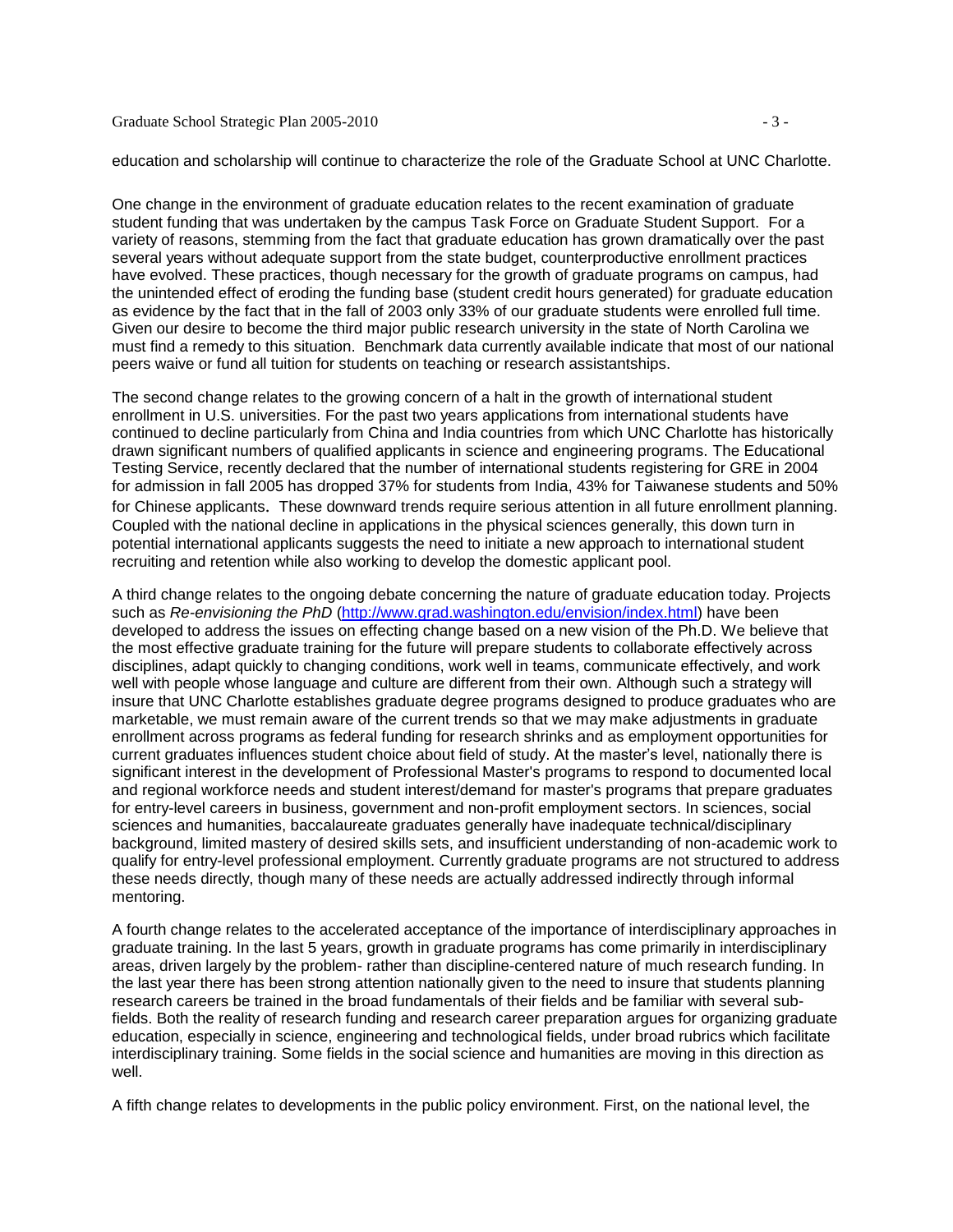federal support base for graduate education is severely threatened. While at this moment it is not clear how far the cuts in federal support for graduate education will go, it is clear that there will be cuts and they will be deep. The cuts threaten loan programs, fellowship and traineeship programs, and research funding from NSF, DOE and DOD which support graduate research assistants. There is a critical need for graduate education to develop a voice at the national level. Additionally, we must look for every opportunity to build and sustain support in the NC General Assembly, with the governor's office, and with the people of North Carolina for the important contributions that UNC Charlotte makes to the State's economic growth and to the quality of life for its citizens.

A final change is the use of technology in the delivery of graduate education for both courses and programs. Changes in this arena have been rapid and are having a dramatic impact on the way that graduate education can be delivered on and off campus. UNC Charlotte has video classrooms, teleconferencing facilities and video production facilities along with the necessary equipment and technical expertise to deliver programs by a variety of media outlets. These resources, along with our campus networking, provide us with the technology to expand further our off-campus graduate education offerings. Web-based technologies makes it possible for students to access class materials, grades, and even register on-line, thus reducing the need for trips to campus; this ability is particularly important to part-time students who commute long distances to campus. These new technologies will present many challenges and opportunities for graduate education. We must take a serious look at implications for program and course organization, structure, quality, and assessment. We must also revisit policy issues such as residency requirements, number of courses allowed via distance education, faculty workloads, FTE credits, student advising, support services (e.g., library and computer), and administrative responsibilities.

During our planning process, the Graduate School conducted a survey of department chairs and graduate program directors and coordinators. In this survey we asked them to identify the top three issues they face in developing or maintaining their respective degree programs. Interestingly many of the concerns raised by our programs are closely reflected in the changes described above. As a result of this analysis, the Graduate School has identified three high priority initiatives:

1. Increase support for graduate students via assistantships, scholarships, and tuition support;

2. Increase the diversity and quality of the graduate student population which includes developing both the domestic and international application pools;

3. Expand the inventory of doctoral programs and professional master's programs to serve local, regional and national needs.

# **III. NEW STRATEGIC GOALS, ACTION PLANS AND PERFORMANCE OUTCOMES FOR 2005-2010**

The Graduate School at UNC Charlotte has a dual mission to serve external and internal constituents. We serve our graduate faculty, graduate programs and colleges and schools, with an array of activities designed to facilitate efficient and effective admission, education, and graduation of students. We also serve students, employers, other universities and the public at large, by providing institutional leadership for removing barriers to excellence and by envisioning and initiating changes in graduate training that position our graduates to be highly competitive in the future. In order to accomplish this mission the Graduate School has set seven major goals listed below, to be incorporated into the 2005-2010 strategic plan.

#### **GOAL 1: A. Increase the funding available to support graduate students and maximize the use of existing funding**.

**B. Relate Unit Goal to Goal(s) of Next Higher Reporting Unit (i.e., Dept to College, or college to university)** Contributes to the Academic Affairs Goal #1 to enhance educational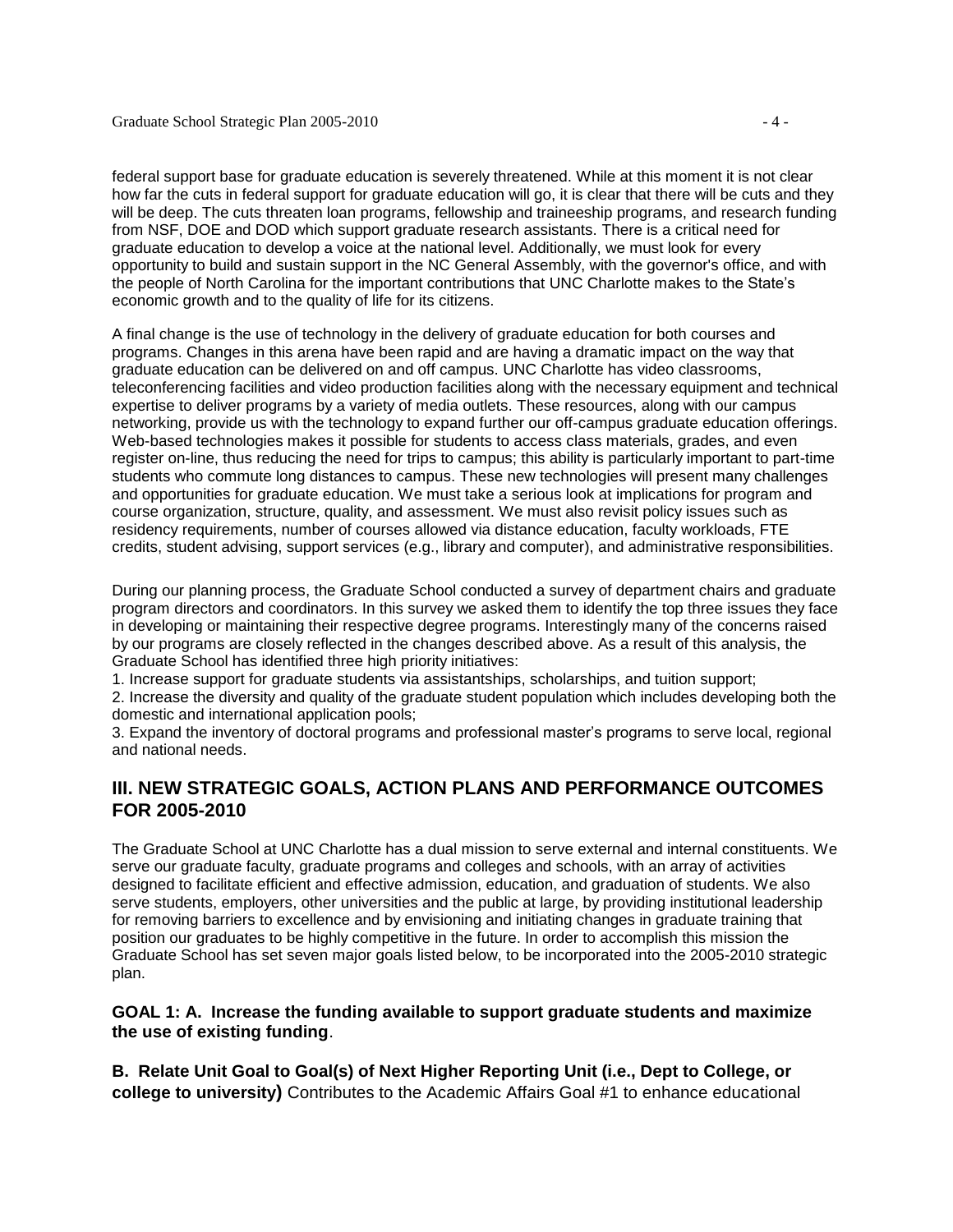Graduate School Strategic Plan 2005-2010 - 5 -

opportunities at the baccalaureate, masters and doctoral level; Goal #3 to develop nationally recognized programs of research and scholarship; and Goal #8 to promote an environment that embraces the benefits of diversity in education, research, and service.

In the fall 2003 a campus-wide Task Force on Graduate Student Funding was convened as a result of a growing concern that the University could encounter difficulty in recruiting excellent graduate students if we are unable to offer them sufficient financial support. In order to preserve and enhance the quality of our graduate student body, and increase its size, we must substantially improve support for graduate study. The Task Force's purpose was to produce a strategic plan to offer more competitive funding to graduate students. The specific charge to the Task Force was to conduct an in-depth study of graduate student financial support on our campus, to make specific recommendations about using existing funds more effectively and to secure additional funding, and to examine comparable levels of support provided to students in different graduate programs. These measures are considered essential to maintaining and enhancing our ability to recruit outstanding graduate students. The Task Force submitted its report in September 2004 [\(http://www.uncc.edu/gradmiss/GradStuSupport/index.html\)](http://www.uncc.edu/gradmiss/GradStuSupport/index.html).

### **C. Action Plans to Achieve Goal**

Although most of the recommendations and goals developed by the Task Force on Graduate Student Support are not repeated in this strategic plan, much of the focus of the Graduate School in increasing the funding to our graduate students and maximizing the use of existing funds centers on implementing the recommendations made by the Task Force in its report. Some specific examples for the Graduate School include:

- Increase the financial support of graduate students through various mechanisms including seeking monies from external funding agencies and from internal appropriations (e.g., new position allocations and private donations) consistent with enrollment management goals.
- Because graduate students who hold a University assistantship or fellowship expect both resident and non-resident tuition support, we must be able to improve the pool of funding available to meet these needs in order to remain competitive. Nearly half of the financial support awarded to graduate students at this University is in the form of an assistantship. Current system policy requires all graduate teaching assistants and research assistants to pay full tuition and fees. For non-resident GTAs and GRAs, this means paying out-of-state tuition, which is substantially higher than in-state. As a result of this policy, the University is losing top prospects to universities in other states where tuition and fees for graduate students employed as teachers and researchers are frequently waived. As a result of this situation, the Task Force proposed the Graduate Assistant Support Plan (GASP) to improve our competitiveness for the best graduate students; and to capture through formal registration the full scope of faculty instruction and student learning in the graduate curricula of the university. A primary focus of the Graduate School's strategic activities over the next five years will be to implement this tuition support plan. Details for this plan can be found in the Task Force report.
- The Graduate School will continue to administer a pool of funds for graduate teaching assistantships to programs, based on strategic need. Strategically, the appropriation of assistantships should be deployed in university priority areas. These might include highly ranked graduate programs, programs that have the potential to move up in rankings, new graduate programs, interdisciplinary graduate programs, programs that are growing, to recruit outstanding students, particularly students who will improve the diversity of the discipline and/or the university. However, support of these strategic priorities must be balanced with college needs to maintain the teaching mission of the University.
- Implement strategies to maximize the use of graduate student support monies to bring new students to the University and to achieve a more diverse graduate student population. Apply a web-based management tool to coordinate the funding offers among graduate programs, the Graduate School, and financial aid such that assistantship and tuition scholarship offers go out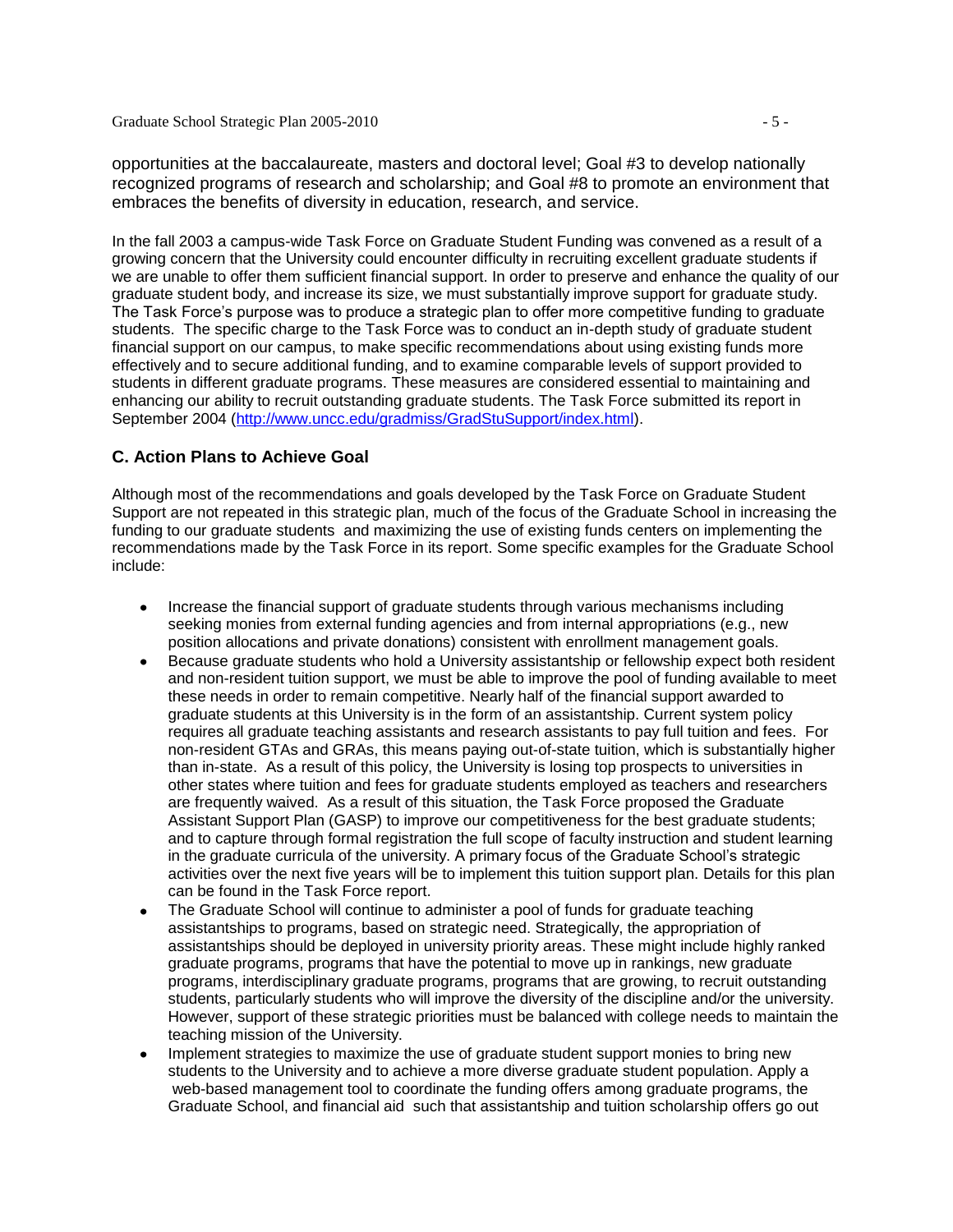Graduate School Strategic Plan 2005-2010 - 6 -

simultaneously, and earlier in the year. Study the barriers that discourage programs from making offers of support simultaneously with admission decisions.

#### **D. Effectiveness Measures/Methods to Assess Outcomes/Goal Attainment**

We must first set funding targets based on strategic need and the projected growth of graduate programming. Then during each of the five years, evaluate the net funding for graduate students to ensure that it is consistent with the growth in the number of graduate students at the University. It will then become important to determine whether or not there is a corresponding enhancement of student retention, shortening of time-to-degree, and improvement of graduation rates.

Each year we will review when assistantships and tuition awards are being made in the various colleges to determine the extent to which this funding is being used to effectively recruit and retain graduate students to the University. We will also assess the coordination financial support to our students by the Graduate School, the individual graduate programs and Financial Aid and continue to work with the Office of Research Services to measure the effectiveness of the programs in generating external funding for their graduate students.

While many of the recommendations put forward by the Task Force on Graduate Student Support when implemented can have an immediate effect on students, others like the establishment and full implementation of the Graduate Assistant Support Plan represent a more ambitious goal of the Task Force, one which may not see an immediate realization. To ensure that its recommendations remain a highest priority for the University, the Task Force suggested the establishment of a committee that will oversee the University's progress toward its goal of achieving the recommendations and objectives developed in its report. The committee should be established by the Provost and include membership from Graduate Faculty and staff from all four divisions. The terms of reference of the committee will be to monitor, advise, and report to the Provost on the progress being made in the implementation of the Task Force's recommendations that have been approved for implementation. In preparation for the work of this committee, the Provost was asked to set specific funding targets and timelines for achieving the goals of this report.

#### **E. Assessment Schedule to Assess Goal**

Progress toward achieving this goal will be assessed each year throughout the term of the strategic plan.

#### **F. Person/Group Responsible**

Although clearly to achieve this goal will require a collaborative effort among the Provost, college deans, and Graduate Dean, the Graduate Dean will take the lead in moving this initiative forward,

#### **G. Performance Outcomes for Goal**

Tangible performance outcomes for this goal include:

- The actions taken in pursuit of this goal will allow the University to recruit and retain a larger, more diverse, and higher quality graduate student population. Progress Indicators include an increased competitiveness in recruiting top quality graduate students and increased admission indices (GRE and GPA) of entering graduate students. We also anticipate that with the implementation of multiyear support packages, there will be decreased student attrition and increased graduation rates as long as other program quality indicators remain constant. Evaluation results will be used to help colleges and departments determine if progress toward this goal is being made. These results will be particularly helpful in determining if efficient of funding is taking place.
- We expect there to be an Increasing number of programs making offers of funding support to students at the time of admission and prior to the April 15 "deadline" for students to commit to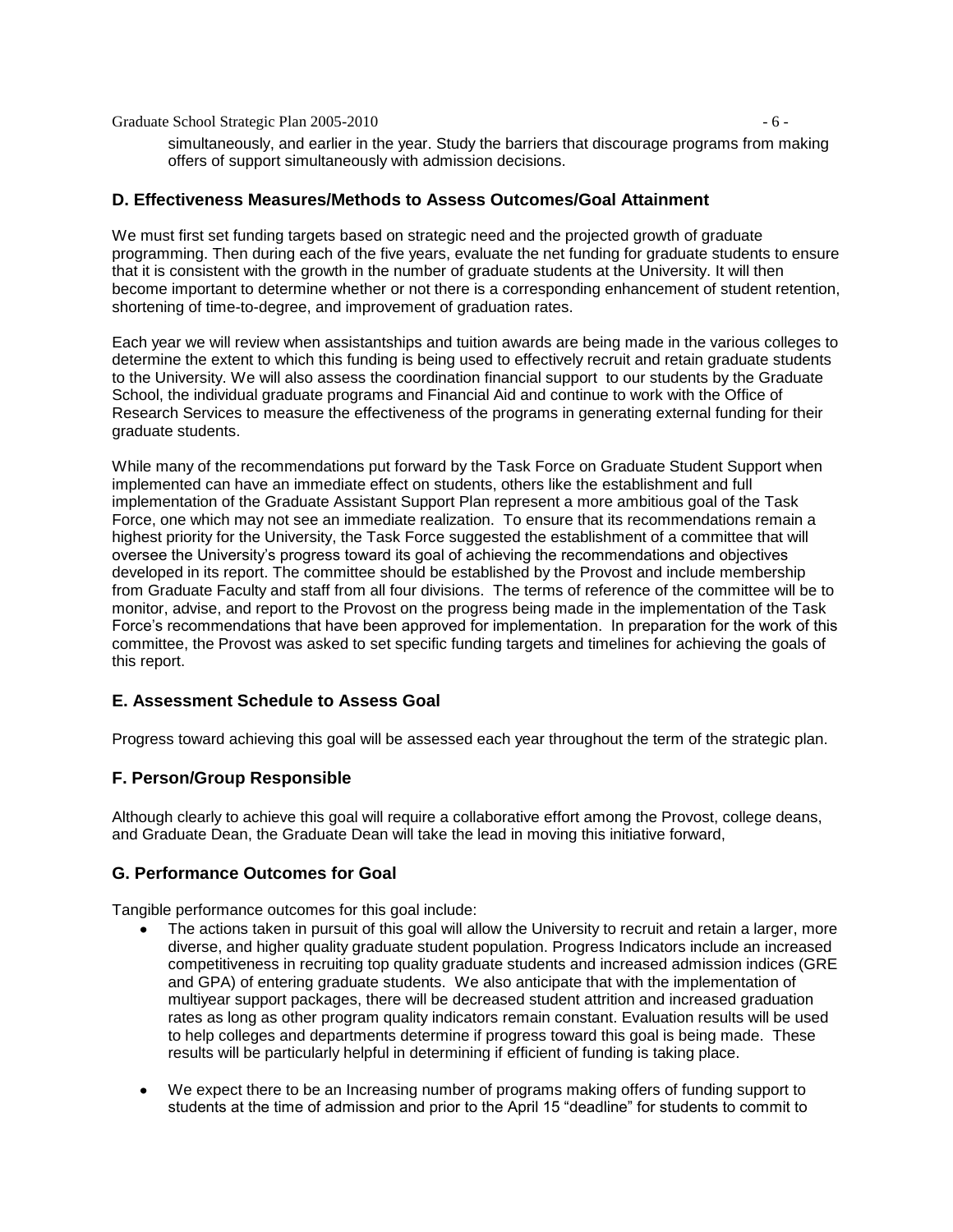Graduate School Strategic Plan 2005-2010 - 7 -

The inventory of completed recommendations made in the Task Force Report on Graduate  $\bullet$ Student should increase annually.

### **H**. **Resources Required to Achieve 5-Year Goals**

Tuition Assistance through GASP - \$6,400,000 (total)

Assistantship funding for programs - \$500,000/year (\$2,500,000 total)

We are projecting that the \$800,000 start up fund for GASP for Fall 2005 will generate approximately \$2,990,000 in student credit hour funding for 2005-06.Obviously being able to apply all of these funds to support the growth of GASP would enhance the University's progress in graduate student funding support. Still, in order to support this program we recommend that every effort be made to have the source of the stipend for GRAs funded through grants and contracts also provide funding for tuition. In those instances where this is not feasible, every effort will be made to fund any eligible student through the GASP. We hope that there will be additional legislative appropriations for graduate student tuition remission in the future.

Funding for the Graduate Assistantship pool should grow by at least \$500,000 each year in order to provide at the least the minimum number of GTAs to support program growth. These funds should continue to be used as a strategic source of money to use within the Graduate School.

As detailed in the Task Force report, fellowships and training grants will be pursued through external funding sources [\(http://www.uncc.edu/gradmiss/GradStuSupport/index.html\)](http://www.uncc.edu/gradmiss/GradStuSupport/index.html).

| I. Annual progress<br>assessment of<br>performance outcomes:                | Despite a severe economic downturn during the last two years of the 2005-2010<br>strategic planning period, the Graduate School made good progress in achieving the<br>objectives for this goal. Some of the measureable outcomes we have achieved<br>include:<br>The Graduate Assistant Support Plan was launched which greatly enhanced<br>$\bullet$<br>our ability to attract and support high quality doctoral students.<br>Funding in the form of stipends, tuition awards, and health insurance awards<br>increased almost annually.<br>New Graduate Fellowships were established.<br>Several technological improvements have been made in the way that<br>graduate student support is awarded and monitored. New initiatives to<br>encourage and support graduate student professional development centrally<br>and through the individual academic units were implemented.<br>There has been a steady improvement in the quality and diversity of our<br>graduate students that corresponds directly with an enhanced ability to make<br>funding awards that are adequate and appropriate for a particular stage of<br>the students' academic careers. |
|-----------------------------------------------------------------------------|----------------------------------------------------------------------------------------------------------------------------------------------------------------------------------------------------------------------------------------------------------------------------------------------------------------------------------------------------------------------------------------------------------------------------------------------------------------------------------------------------------------------------------------------------------------------------------------------------------------------------------------------------------------------------------------------------------------------------------------------------------------------------------------------------------------------------------------------------------------------------------------------------------------------------------------------------------------------------------------------------------------------------------------------------------------------------------------------------------------------------------------------------------------|
| J. Follow-up plan to make<br>changes as a result of<br>assessment findings: | Although steady progress is being made in achieving this goal, it is clear that the<br>Graduate School must enhance its efforts to identify and procure financial support for<br>graduate students and to allocate existing resources in the most efficient and<br>productive manner. This goal has been refined based on the results we have<br>achieved over the past five years and has been incorporated into an overarching goal<br>for enrollment management in the 2010-15 strategic plan.                                                                                                                                                                                                                                                                                                                                                                                                                                                                                                                                                                                                                                                              |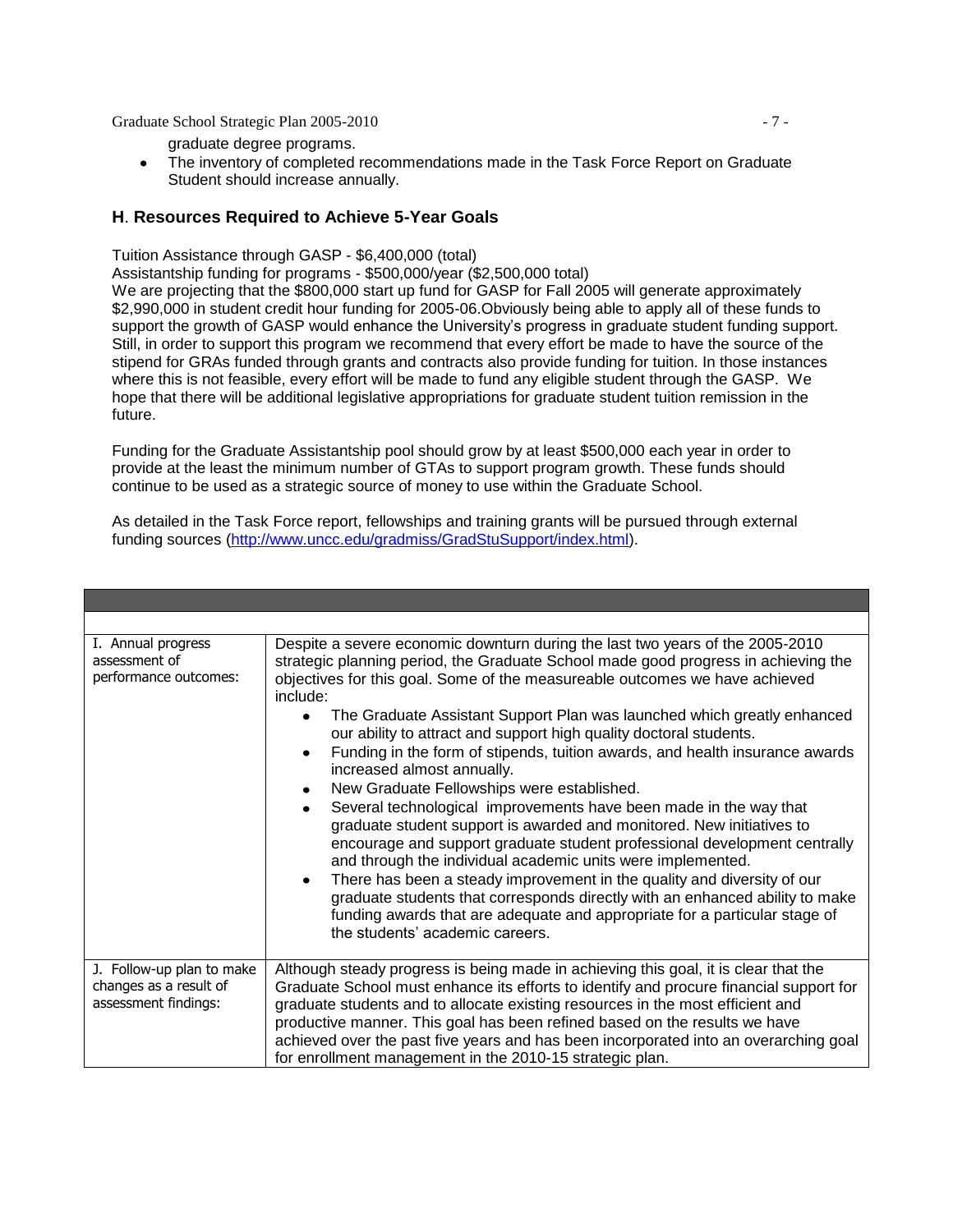Graduate School Strategic Plan 2005-2010 - 8 -

#### **Goal 2: A. Provide for the effective enrollment management of graduate programming**

**B. Relate Unit Goal to Goal(s) of Next Higher Reporting Unit (i.e., Dept to College, or college to university)** Contributes to Academic Affairs Goal #1 to enhance educational opportunities at the baccalaureate, masters and doctoral level; and Goal #8 to promote an environment that embraces the benefits of diversity in education, research, and service.

The Chancellor has offered as a goal that UNC Charlotte become a major research institution; the third such institution in the UNC system, by achieving Doctoral and Research Extensive classification. To obtain this status, a university must award fifty or more doctoral degrees annually in at least 15 different degree programs. Although the next level of classification cannot be reached unless approval is given to establish additional programs, we must also ensure that our current doctoral programs are able to recruit, retain, and graduate appropriate numbers of high quality graduate students.

#### **C. Action Plans to Achieve Goal**

- Annually review the growth patterns of the various graduate programs as a basis for enrollment targets and recruitment strategies. We will work with program coordinators and directors to help them attain enrollment targets that are optimal for each graduate program. A program was initiated in August 1998 to provide benchmark data (annual comparisons) by degree and academic program. This data is now accumulated bi-monthly in an effort to (1) continually monitor the progress of individual programs towards their enrollment goals, and (2) provide valuable information in the program review process, which is discussed later in this plan.
- Continually develop and modify differential recruitment strategies to meet enrollment targets with emphasis on recruitment to the doctoral programs, and to those master's programs where enrollments can grow without negative effects on program quality. Such strategies are designed to recruit both prospective and admitted graduate students to enroll in the University. Research and experience (yield reports) indicate that direct contact with program faculty is the most valuable tool in recruiting prospective graduate students, whereas random "poster" campaigns and graduate recruitment fairs are low-yield endeavors that produce few enrollments. Specific actions by Graduate School staff include:
	- 1. Identifying prospect lists by specific discipline that graduate coordinators and directors can use for recruitment;
	- 2. Continually evaluating which recruitment practices are effective and the schools and locations from which matriculated students are drawn;
	- 3. Maintaining a comprehensive calendar of marketing materials that are sent to prospective students;
	- 4. Assessing and evaluating recruitment technology with regional, national, and international web sites and print solutions for marketing;
	- 5. Implementing a structure wherein students can be contacted promptly by program coordinators/directors, faculty, Graduate Admissions, and/or enrolled students;
	- 6. Creating a system where post-baccalaureate students can be followed in terms of matriculation into a degree program; identifying graduate degree completion rates by program and other demographics;
	- 7. Providing opportunities for departments to facilitate their specific recruitment strategies through travel support, training, and colleague networking.
	- 8. Pushing out technological systems (and training) for graduate coordinators and directors to utilize in the recruitment, enrollment, and retention of graduate students.
	- 9. Meeting with various college representatives to brainstorm ways to recruit students to a particular college or program, and developing relationships so that recruitment strategies with the colleges can be collaborative and effective.
	- 10. Utilizing email and web technologies to communicate with prospective and enrolled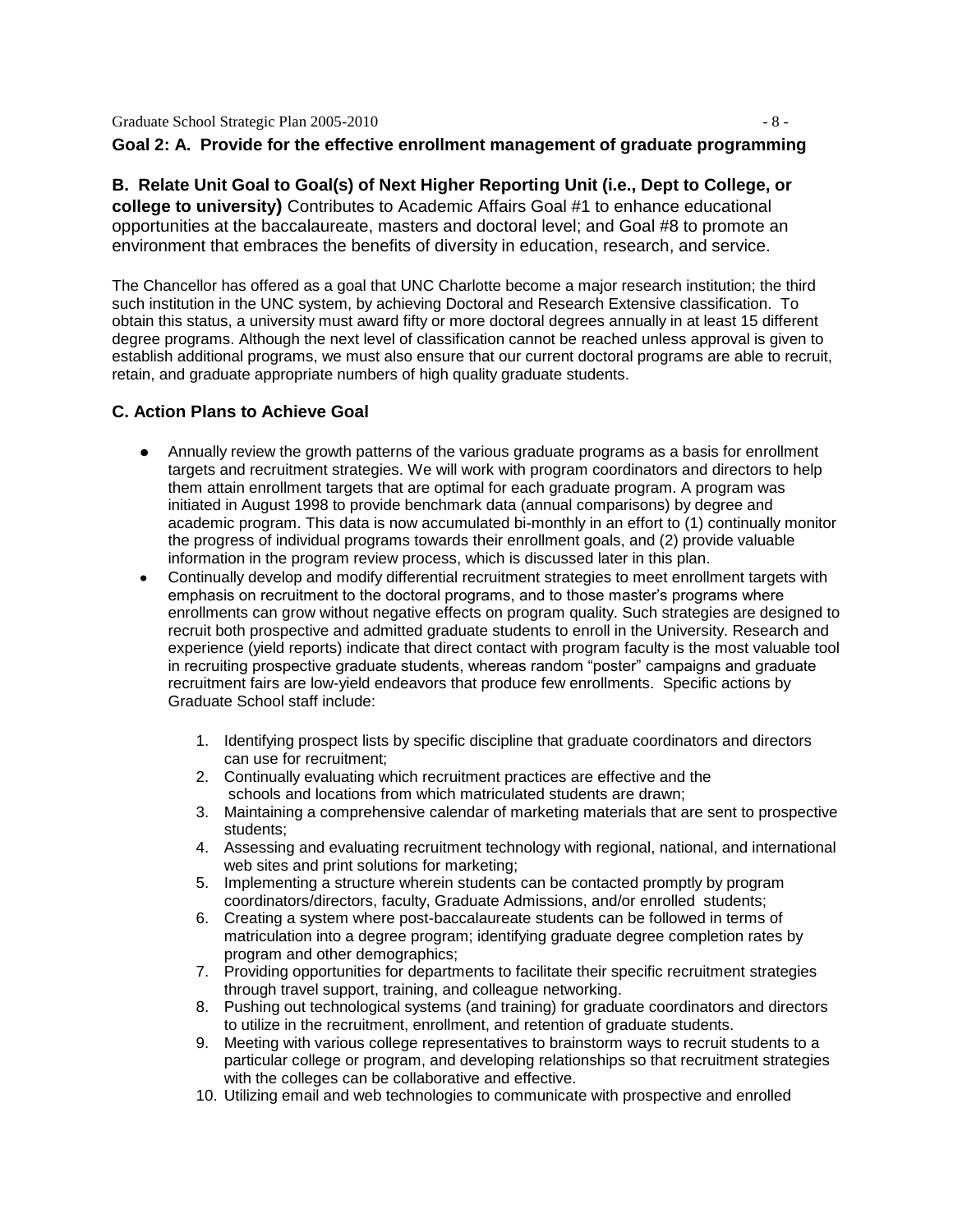Graduate School Strategic Plan 2005-2010  $-9 -$ 

graduate students.

- 11. Actively recruiting students to enhance the diversity of the graduate student population.
- 12. Hosting information sessions each month for prospective students to learn about the graduate programs at UNC Charlotte.
- 13. Offering one-on-one admissions counseling for prospective students.
- 14. Hosting at least two Open Houses per year for prospective students to learn about the graduate programs offered at UNC Charlotte and meet with the graduate coordinator or director of those programs.
- Study barriers to degree completion and factors that encourage success and persistence in various programs. We will continue to obtain degree completion rates by program. Also, we will notify non-enrolled students of a pending expiration of the two-year window to re-enroll in the program and also email students who are eligible to register for classes but have not done so in an effort to encourage their continued enrollment each term.
- Identify areas in which graduate certificate programs can be added and work with the College deans to add at least two programs annually. Encourage the development of certificate programs and articulate the simple process regularly to graduate faculty and the college deans. Each year an evaluation on the progress of implementing new graduate certificates will occur in order to determine where new ones can or should be added. Likewise, data will be gathered annually to determine how many certificates are granted each academic year for the certificate programs.
- Identify units that do not have early-entry programs for undergraduates who are ready to be enrolled in a joint undergraduate/graduate program, and encourage the units to establish such programs.
- Study and support non-traditional delivery systems such as increased Saturday offerings, intensively formatted courses, distance learning mechanisms, and non-credit prerequisites. Also, the summer program will be used increasingly for graduate-level offerings.
- Now that the Office of International Admissions has merged with the Graduate School and a new senior level position, the Assistant Dean for International Student Affairs, has been established, we are positioned to strengthen and enhance the recruitment, admission, enrollment, and retention of international students. Some of the new initiatives for international student recruitment will include:
	- 1. Developing pipelines with institutions abroad to recruit students.
	- 2. Developing dual or joint degree agreements.
	- 3. Exploring academic enrollment opportunities with current Intercultural Outreach Programs.
	- 4. Exploring options with existing exchange partners for degree seeking enrollment.
	- 5. Actively recruiting current international undergraduate students to Graduate School.
	- 6. Working with faculty and administrators to solicit international contacts and then cultivating those relationships to create opportunities to recruit international students.
	- 7. Applying for grants that aid international enrollment.
	- 8. Aggressively following up with international students who inquire about UNC Charlotte's graduate programs.
	- 9. Nurturing contacts with Overseas Educational Advisors (OSEAS) and serving as host to OSEAS delegations in the USA.
	- 10. Developing print and web-based marketing strategies and utilizing e-marketers.
	- 11. Investigating the cost effectiveness of recruitment tours.
- Because the Graduate School now oversees the admission of international undergraduate students, there will be a specific focus on the recruitment of undergraduate international students to graduate programs. Initiatives to facilitate this activity will include:
	- 1. Developing a network of high school partners/pipelines abroad.
	- 2. Exploring dual or joint degree agreements at the undergraduate level.
	- 3. Recruiting at local community colleges and high schools in North Carolina that serve large populations of international students.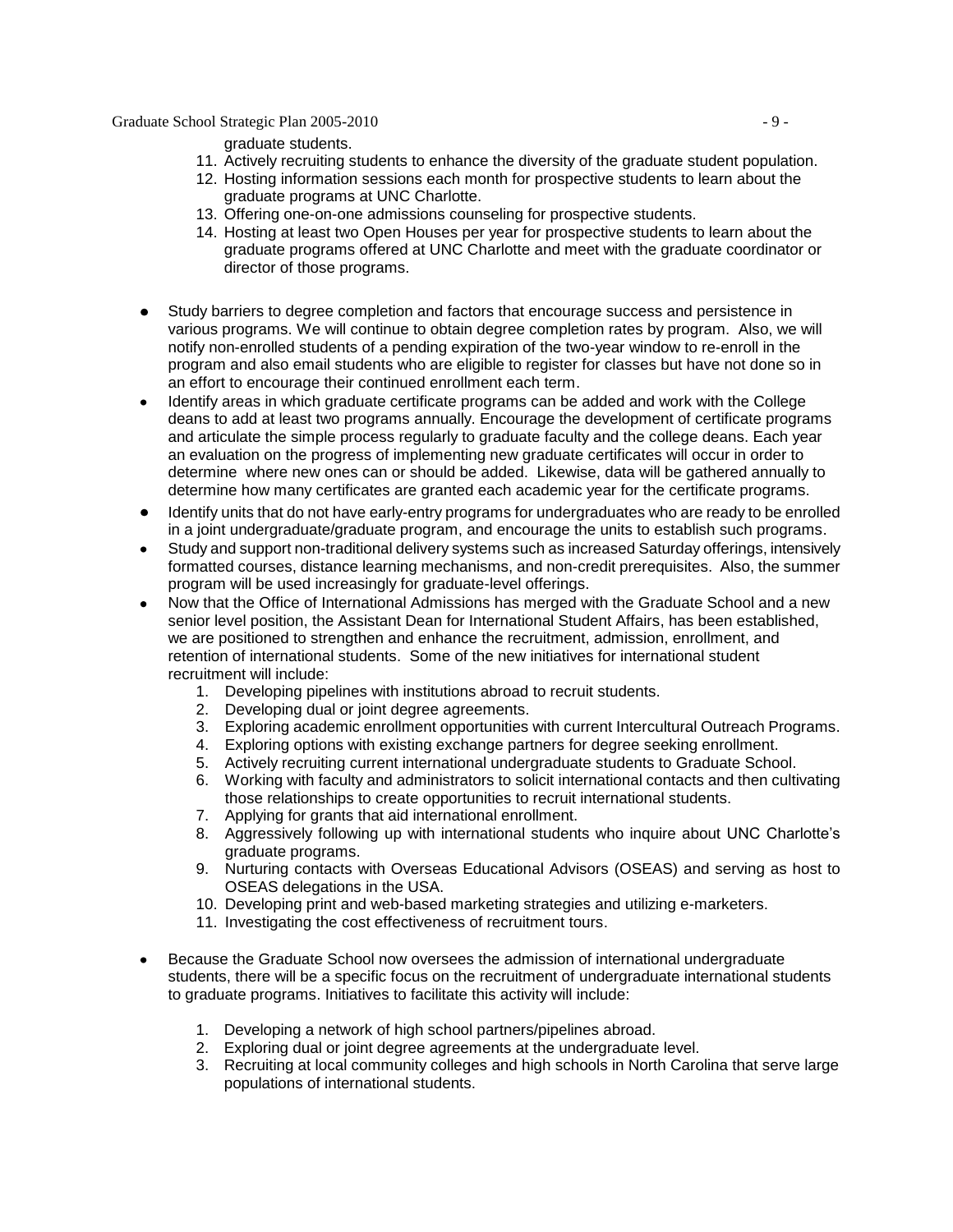Graduate School Strategic Plan 2005-2010 - 10 -

4. Continuing to cultivate existing recruitment partners (i.e. Saudi Aramco Oil; Kuwait Embassy; etc.).

#### **D. Effectiveness Measures/Methods to Assess Outcomes/Goal Attainment**

 Annual reviews of the actions described above will be analyzed to modify program enrollment targets and recruiting strategies as necessary. Results of the annual evaluation to identify programmatic areas in which graduate certificates can be added and early-entry programs begun will be used to guide decisions regarding implementation of such programs. Additionally enrollment targets for the Graduate School and for some of the individual programs will be studied on an annual basis to determine if they are appropriate. It is extremely appropriate to study the retention of graduate students in the various programs so that the projections of new students as compared to the percentage of enrolled and graduated students are appropriate. This study also provides invaluable information about financial resources and how they can are leveraged to support the graduation of students across the disciplines. Finally, a Graduate Student Satisfaction Survey will provide information about how enrolled students perceive the services provided to them by the Graduate School.

### **F. Person/Group Responsible**

Associate Dean of the Graduate School for Enrollment Management and Information Systems and the Assistant Dean for International Student Affairs.

#### **G. Performance Outcomes for Goal**

In sum, total graduate enrollments need to increase at a greater rate than undergraduate enrollments, and doctoral enrollments and degrees must increase in absolute numbers over the next ten years. Towards this end, the Graduate School will annually accumulate and analyze enrollment figures and establish overall enrollment targets and limits, working with the Colleges to identify where the University should focus its resources so as to be proactive in reaching the desired enrollment profiles. It is important to note that enrollment targets include the both new students and currently enrolled (or eligible to enroll) students. Institutional enrollments for undergraduate and graduate admissions are also studied annually, and University enrollment goals are established based on the prior year's experience as well as knowledge of new programs coming onboard and new initiatives that indicate a possible increase in the enrollment of students in specific programs.

Performance outcomes will include:

- Meet the enrollment targets set by the individual programs and the University.
- See measurable decreases in time-to-degree rates and attrition in our graduate degree programs
- Increase in the inventory of Graduate Certificate with more students completing certificates and moving into corresponding degree programs.
- Increase the list of graduate degrees with early entry programs.
- Increased numbers of international student applications, admissions, and most importantly, yield.

# **H**. **Resources Required to Achieve 5-Year Goals**

Funding to support these initiatives will come from the Graduate School, Graduate Admissions, and International Student Affairs operating budgets. We do anticipate however that as the University continues to expand graduate education these operating budgets should increase by at least 15% over the period of this strategic plan. A significant cost will come in pushing out services to retain graduate students in the academic programs in an effort to improve the retention (persistence) of graduate students. As detailed in the report of the Task Force on Graduate Student Support, there is a critical need to fund recruiting initiatives. The Graduate School will work with the colleges in an effort to pool our resources but we anticipate the need for an increase in funding to support these activities adequately.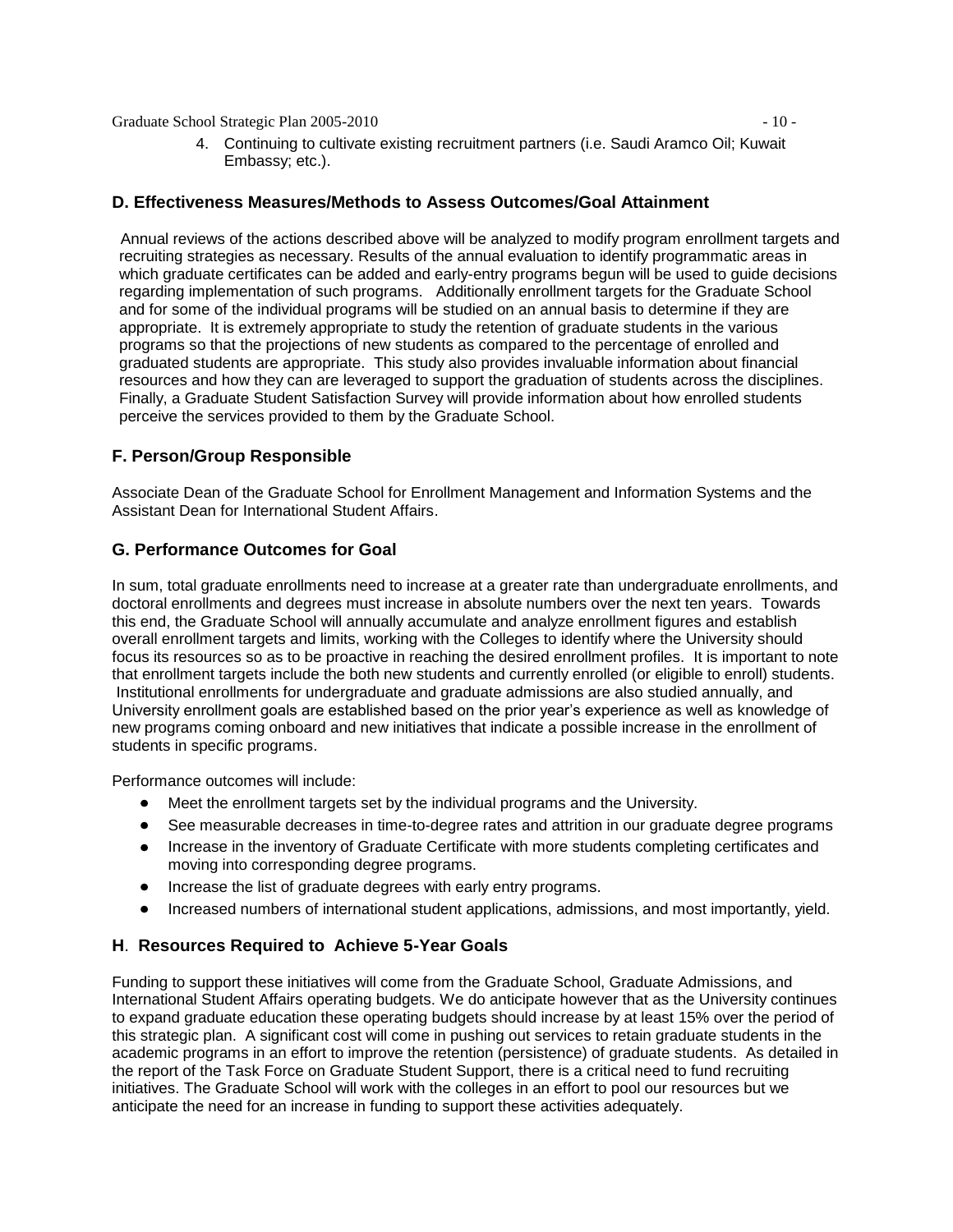| I. Annual progress<br>assessment of<br>performance outcomes:                | In the fall of 2005 the graduate student headcount was 4,217 (20% of the total<br>student headcount). Five years later the number has increased by more than 1,000<br>students to 5,282 which is nearly 22% of the University student body. Since 2005 not<br>only has the total number of enrolled graduate students increased but so has the<br>diversity of those students. We enroll more international students, more women,<br>more students from historically underrepresented groups, and more students with<br>young children. Maintaining this level of growth with the right mix of students and<br>programs to sustain a research university will require careful management of<br>enrollment targets and capacities for each graduate program. Additionally, it will be<br>necessary to study barriers to degree completion to identify ways to reduce the<br>attrition rates of students who drop out from a program without completing the<br>degree. We must also recognize that there is an increasing global competition for<br>students and a changing perception of the U.S. as the destination of choice for<br>international students.                                                                                                                                                                             |  |  |  |
|-----------------------------------------------------------------------------|------------------------------------------------------------------------------------------------------------------------------------------------------------------------------------------------------------------------------------------------------------------------------------------------------------------------------------------------------------------------------------------------------------------------------------------------------------------------------------------------------------------------------------------------------------------------------------------------------------------------------------------------------------------------------------------------------------------------------------------------------------------------------------------------------------------------------------------------------------------------------------------------------------------------------------------------------------------------------------------------------------------------------------------------------------------------------------------------------------------------------------------------------------------------------------------------------------------------------------------------------------------------------------------------------------------------------------------|--|--|--|
| J. Follow-up plan to make<br>changes as a result of<br>assessment findings: | Given our current growth projections for the University to reach 35,000 students (of<br>which nearly 9,000 are to be graduate students) by 2020, it will be important to<br>continue to plan for this growth now. To this end, the Graduate School will:<br>provide leadership in determining targets for graduate student enrollment and<br>how and where that enrollment should expand;<br>develop plans for general recruiting with a timeline and goals;<br>٠<br>review and evaluate current recruiting initiatives;<br>$\bullet$<br>support greater efforts in program-level recruiting through providing<br>increased funding for recruiting grants and publicizing the most innovative<br>and effective graduate recruiting methods;<br>identify programs with the high attrition and time-to-degree statistics and<br>$\bullet$<br>work closely with the program faculty to apply strategies for improvement;<br>provide workshops for all Graduate Program Directors and Coordinators that<br>$\bullet$<br>emphasize best practices in recruitment, retention, and time to degree in<br>their programs and to apply strategies for improvement;<br>make technology available that will give faculty and students the tools they<br>need to implement annual student progress reports with the purpose of<br>reducing attrition. |  |  |  |

#### **Goal 3: A. Promote and enhance the diversity of the graduate student body**

**B. Relate Unit Goal to Goal(s) of Next Higher Reporting Unit (i.e., Dept to College, or college to university)** Contributes to Academic Affairs Goal #8 to promote an environment that embraces the benefits of diversity in education, research and service.

The Graduate School will continue to work with academic departments to increase the diversity of the graduate student population, as well as to improve the overall applicant pool. Support for diversity should be considered in the context of the overall enrollment balance of the institution. We will facilitate graduate program growth and development efforts consistent with strategic academic program development priorities of the institution to increase the participation rates of underrepresented groups while increasing the total number of students served by North Carolina institutions of higher education.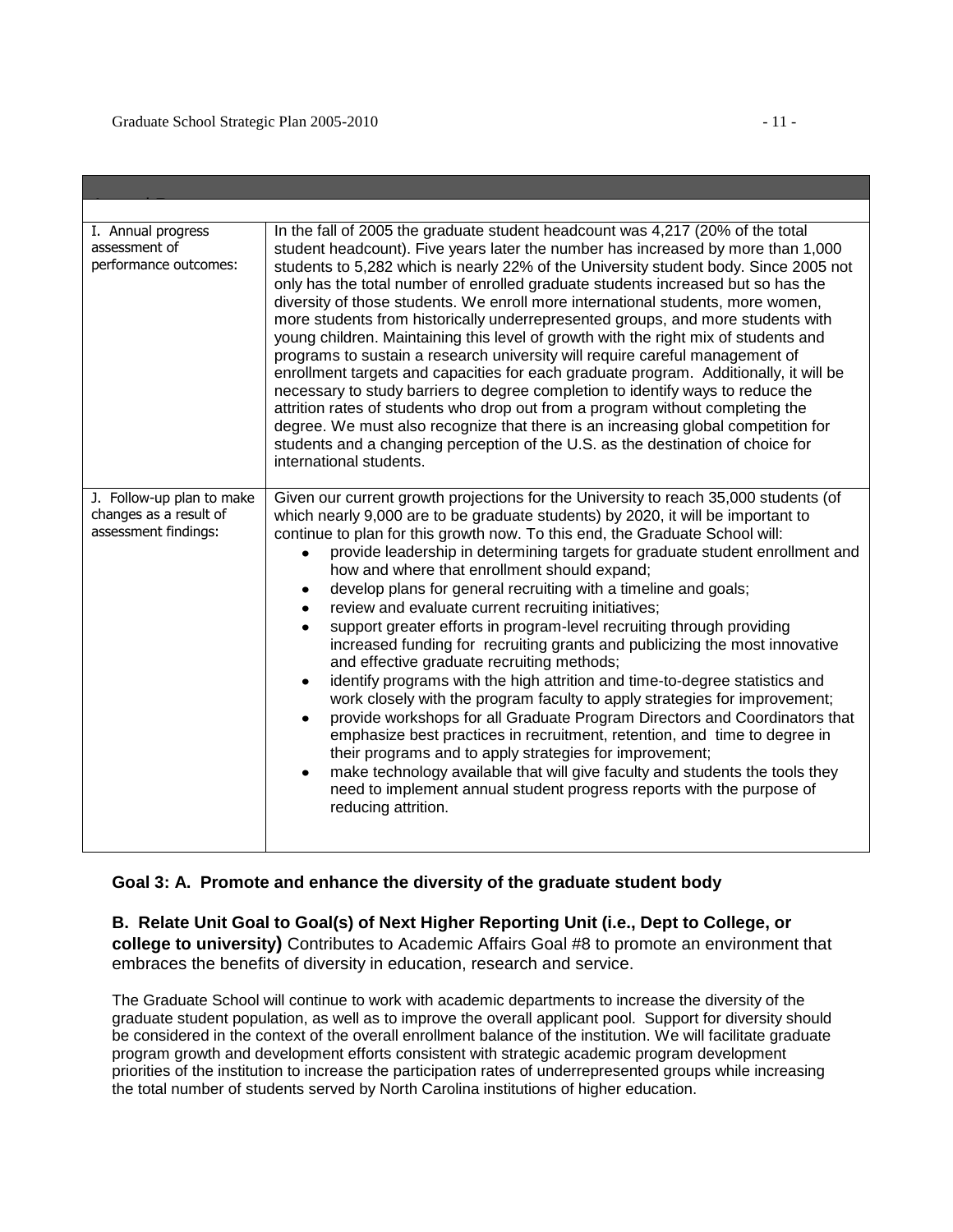Graduate School Strategic Plan 2005-2010 - 12 -

### **C. Action Plans to Achieve Goal**

New major efforts of the Graduate School to support student diversity will include:

- Encouraging graduate programs in appropriate disciplines to develop proposals for participating in  $\bullet$ national and international initiatives to increase graduate student diversity, e.g., Ronald E. McNair Post-Baccalaureate Achievement Program.
- Expanding our early entry programs.
- Inviting undergraduate students of color and women on the UNC Charlotte campus to participate in Information Sessions hosted by the Graduate School, with an opportunity for one-on-one admissions counseling.
- Advertising in specific print publications and/or web sites that cater to diverse students.
- Partnering with other institutions in an early graduate admissions program designed to increase the number of minority and first-generation advanced degree seekers at UNC Charlotte with partner institutions potentially including:
	- 1. Sister institutions in the UNC system
	- 2. Historically Black Colleges and Universities (HBCU's)
	- 3. Encouraging and providing incentives for the emulation of diversity pipeline programs in other states, regions, and countries.
- Other efforts to support faculty and staff diversity will include encouraging a modified grow-ourown strategy of sponsoring outstanding undergraduates in completing doctoral degrees, relying on such programs as the:
	- 1. Bridges to the Doctorate program
	- 2. SREB Minority Doctoral Scholars Program
	- 3. The Gates Millennium Scholars Program
	- 4. Consortium on American Indian Graduate Education

#### **D. Effectiveness Measures/Methods to Assess Outcomes/Goal Attainment**

We will monitor the annual growth in enrollment of minority graduate students and women graduate students in fields of national under representation.

#### **E. Assessment Schedule to Assess Goal**

Annually.

# **F. Person/Group Responsible**

Associate Dean for Enrollment Management and Information Systems

#### **G. Performance Outcomes for Goal**

The actions taken in pursuit of this goal will allow the University to recruit and retain a larger, more diverse, and higher quality graduate student population. Progress Indicators will include:

- Increased funding support and mentoring opportunities for minority graduate students.
- Establish specific linkages between UNC Charlotte and other institutions leading to an increase in the number of minority and first-generation advanced degree seekers.
- An increased competitiveness in recruiting under-represented students to our graduate degree programs especially at the doctoral level. Evaluation results will be used to help colleges and departments determine if progress toward this goal is being made. These results will be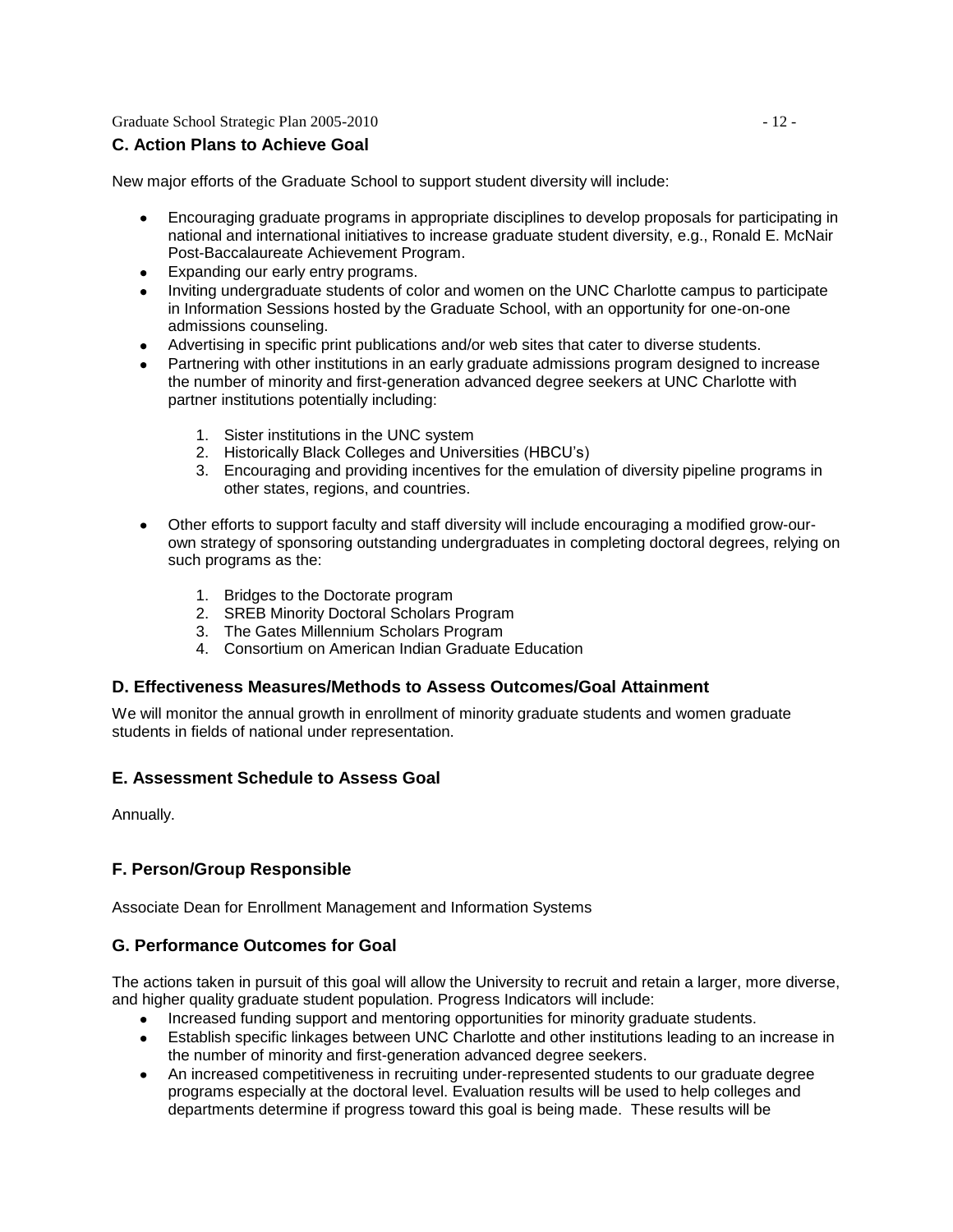Graduate School Strategic Plan 2005-2010 - 13 -

particularly helpful in determining the role of funding and mentoring in recruiting, retaining, and graduating under-represented students at the University.

- Increases in the number of minority graduate students who are admitted, enroll, and complete our degree programs.
- Enroll at least one native American in a UNC Charlotte doctoral program.

#### **H. Resources Required to Achieve 5-Year Goals**

The Graduate School has recently hired an Admissions Counselor whose focus is to not only aid in the recruitment of high quality graduate students but to also find ways to enhance the diversity of our programs. Funding to support these initiatives will come from increases in the Graduate School operating budget requested above and from both central sources (Academic Affairs, the Graduate School) and from individual units as proposed in the Report of the Task Force on Graduate Student support. [\(http://www.uncc.edu/gradmiss/GradStuSupport/index.html\)](http://www.uncc.edu/gradmiss/GradStuSupport/index.html).

| I. Annual progress<br>assessment of<br>performance outcomes:                | Many of the actions associated with graduate student funding and graduate<br>enrollment management presented in goals 1 and 2 of the 2005-10 strategic plan<br>focused on the enhancement of diversity of our graduate student population.<br>Moreover, while there are some overall objectives to enhance our student diversity,<br>specific goals are often set at the unit level. For instance in many of the STEM<br>disciplines, enhancing the mixture of enrolled students would be facilitated by<br>increasing the number of domestic applicants. In other disciplines such as education,<br>increasing the pool of male applicants of color would be an aim. Realizing that when<br>it comes to diversity there is no "one-size-fits-all" strategy, the Graduate School's role<br>has been to emphasize the importance of enrolling a diverse class to the individual<br>program faculty and assist them in planning appropriate recruitment and retention<br>strategies. We have also worked to make the Graduate School welcoming to all who<br>have the desire and ability to pursue an advanced degree.                                                                                   |
|-----------------------------------------------------------------------------|--------------------------------------------------------------------------------------------------------------------------------------------------------------------------------------------------------------------------------------------------------------------------------------------------------------------------------------------------------------------------------------------------------------------------------------------------------------------------------------------------------------------------------------------------------------------------------------------------------------------------------------------------------------------------------------------------------------------------------------------------------------------------------------------------------------------------------------------------------------------------------------------------------------------------------------------------------------------------------------------------------------------------------------------------------------------------------------------------------------------------------------------------------------------------------------------------------|
| J. Follow-up plan to make<br>changes as a result of<br>assessment findings: | As described in the new 2010-15 strategic plan the Graduate School will help to<br>create a more diverse graduate student population by:<br>developing assessment plans with timelines and goals for recruiting<br>underrepresented populations of students;<br>facilitating the development of proposals designed to create a better pathway<br>to graduate and professoriate degree programs for students from<br>underrepresented groups;<br>supporting efforts designed primarily for recruiting underrepresented groups<br>$\bullet$<br>by developing pipelines and participating in recruitment activities with other<br>institutions and organizations both on campus and off;<br>conducting workshops, presentations, and information sessions for students<br>٠<br>at HBCU's and at state, regional and national diversity-focused conferences;<br>expanding university-level campus visitation programs for prospective<br>$\bullet$<br>graduate students;<br>supporting and expanding summer research experiences for undergraduates<br>$\bullet$<br>and recent recipients of the bachelor's and master's degree;<br>increasing the involvement of current graduate students and faculty as |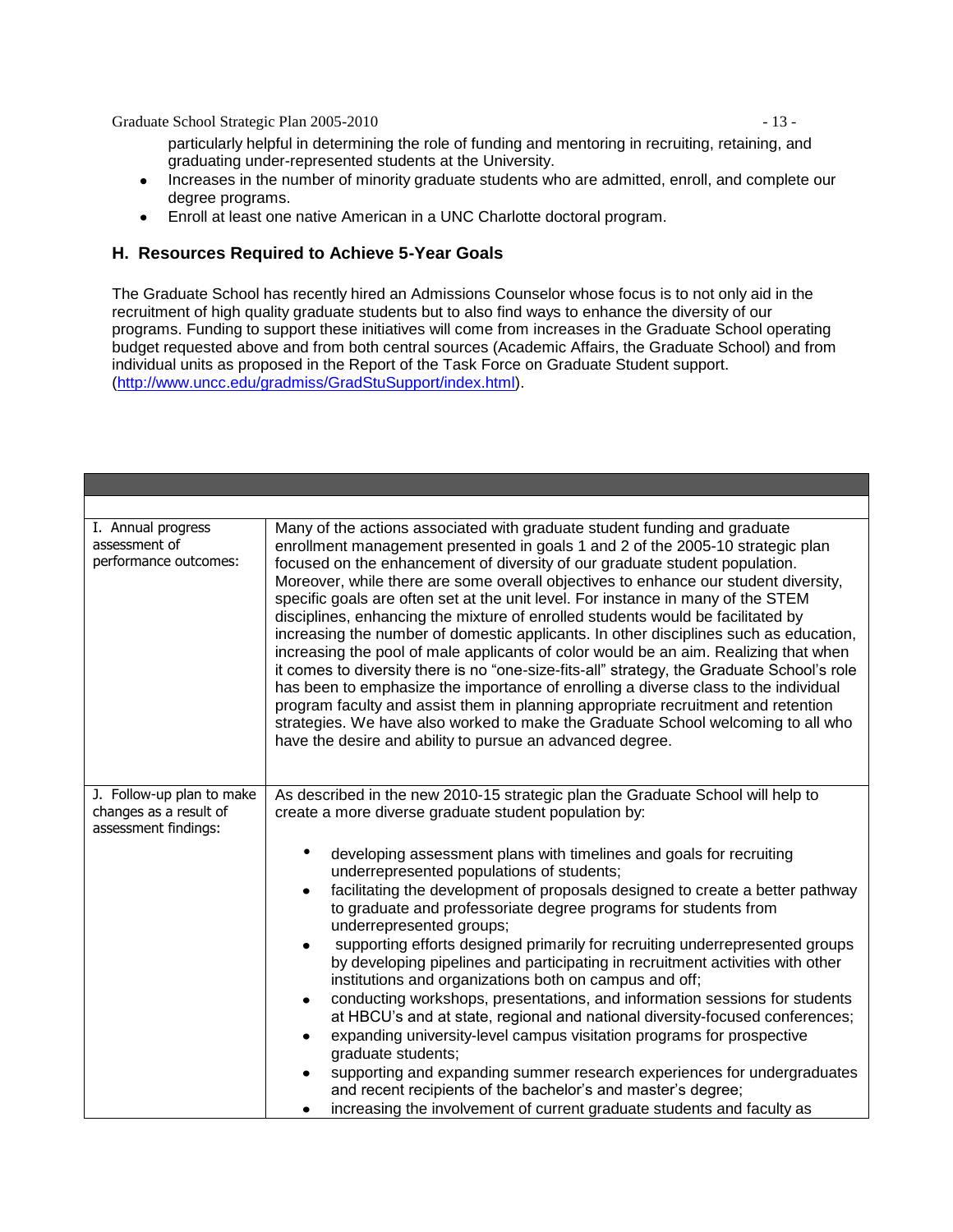| ambassadors in Graduate School-sponsored recruiting activities, such as        |
|--------------------------------------------------------------------------------|
| visiting recruiting fairs and participating in on-campus recruiting events for |
| prospective students                                                           |
|                                                                                |

#### **Goal 4: A. Develop a complete infrastructure for graduate education at the University and enhance the graduate culture on campus***.*

**B. Relate Unit Goal to Goal(s) of Next Higher Reporting Unit (i.e., Dept to College, or college to university)** Contributes to Academic Affairs Goal #5 to provide high quality and accessible advising and other services to enhance educational opportunities and promote student achievement and personal growth.

The infrastructure and culture of a university provide the background in which students and faculty study, teach, conduct research, recreate, and make decisions. Now that UNC Charlotte is a doctoral-granting institution, the intangible as well as the tangible elements of the infrastructure and culture need to be in place to support the changed mission of the University. While the University's first priority is to provide sound academic programs and the intellectual framework in which they will be meaningful, it is also our responsibility to provide opportunities for the professional development of our students and to identify those aspects of graduate student life that distract them from their academic pursuits.

#### **C. Action Plans to Achieve Goal**

- Establish an office for Graduate Student Support and Development. This office will be housed within the Graduate School and will work to help achieve University graduate education goals including attracting and retaining outstanding graduate students and supporting the continued development of graduate programs of the highest quality. Specific activities would include: provide graduate students with training, one-on-one assistance with proposal writing, and a centralized area to access funding information for fellowships, prizes, awards, independent projects, scholarships, work cooperative programs, and research opportunities; develop, implement, administer, and evaluate policies and practices for the smooth and efficient delivery of student financial support services; consult with and advise faculty, students, and campus administrators on graduate student financial support and broader graduate education matters; develop shortterm and long-term plans for graduate student financial support; through analysis and innovation, address and resolve complex graduate student financial support issues and problems; prepare grant proposals for institutionally awarded fellowships and coordinate fellowship programs and funded grants administered through the Graduate School.
- In order to allow graduate students to take full advantage of opportunities to use their expertise to make a meaningful and lasting difference in their discipline and the community, the Graduate School intends to establish within the Office of Graduate Student Support and Development the Institute for Graduate Student Leadership and Professional Development. This institute will be designed to provide programs to teach graduate students some of the skills needed as professionals. A proposal to establish this institute has already been drafted and a program on the Responsible Conduct of Research proposed by the Institute for Professional and Applied Ethics has been funded by the Graduate School for the 2004-2005 academic year. This program will serve as a pilot program that may be incorporated into the Graduate Institute. The Assistant Dean for Graduate Student Affairs is also in contact with faculty and staff on campus to establish support for this initiative.
- Support the Graduate and Professional Student Government in their efforts to enhance their visibility and encourage it into new areas of programming and activities for graduate students. The Graduate School will annually evaluate the Graduate and Professional Student Government on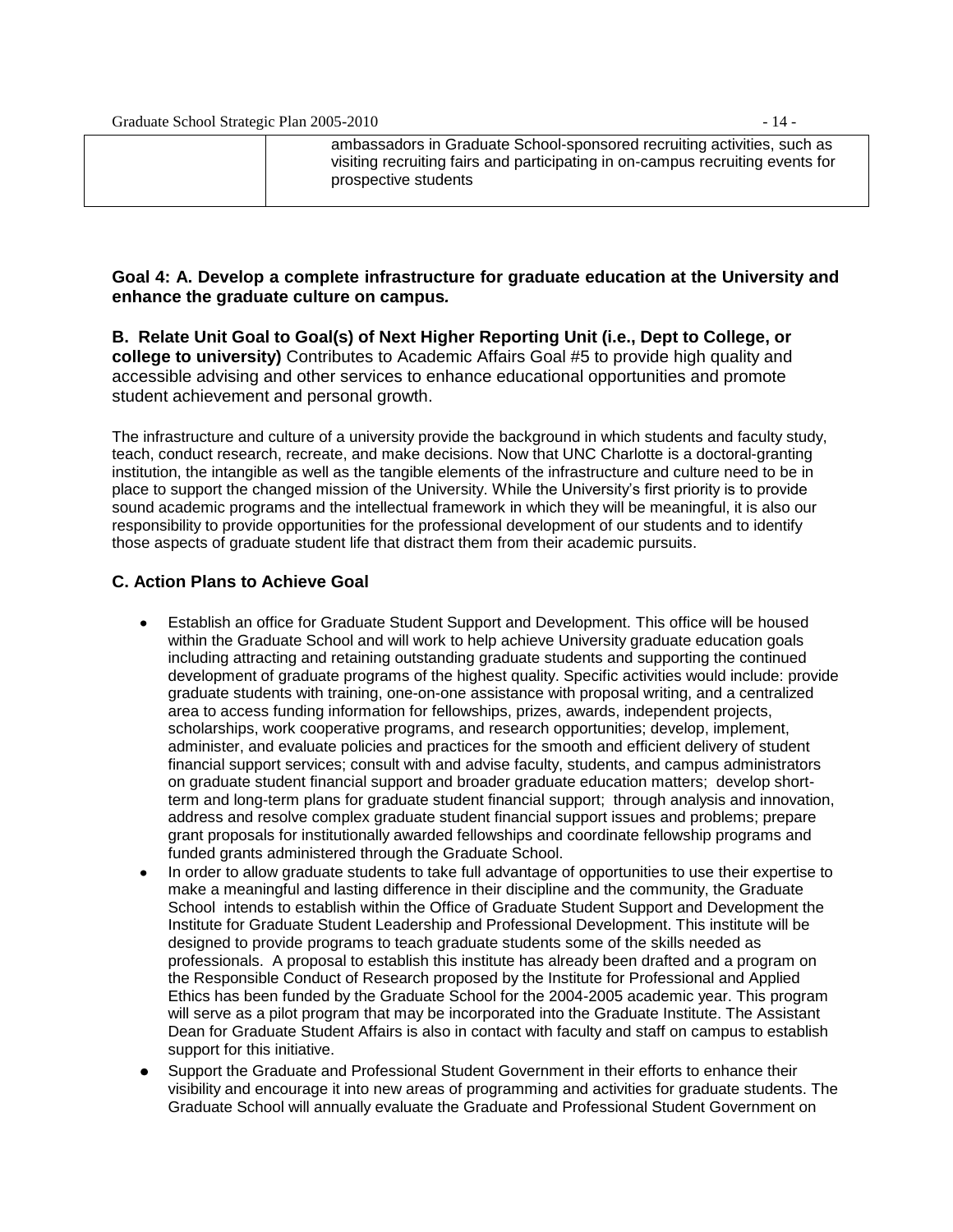Graduate School Strategic Plan 2005-2010 - 15 -

the progress it has made in terms of impacting the campus life and services for graduate students. Such measures will include:

- 1. Consider the degree to which graduate students have a voice in matters relevant to them. In other words, how has the GPSG become representative of the graduate student population and what does it do to create a system of communication to, from and among graduate students?
- 2. An evaluation of the funding level requested and acquired by the GPSG and the uses of that funding to support departmental graduate student organizations and individual graduate students.
- 3. Appraise the level of graduate student representation on University committees.
- Identify existing campus programs and services appropriate to the graduate student population and make their availability known. Assessment measures of existing services appropriate for graduate students would include: documentation of the progress of individual offices in creating or adapting their services to better meet the specific needs of graduate students and an annual assessment of new initiatives which were created or proposed to contribute to improving the graduate student community.
- Make offices such as the Career Center, Computing Center, Writing Center, Library, and Student Success and Retention aware of graduate student needs. Provide information on the areas of interest to the typical graduate student age group (e.g. tax information). Determine and identify campus services (existing and new) which would support the academic endeavors of graduate students and work to make existing service more graduate student oriented.
- Expand the pilot program on campus of the electronic submission of graduate theses and  $\bullet$ dissertations and the establishment of a network digital library.

#### **D. Effectiveness Measures/Methods to Assess Outcomes/Goal Attainment**

As the Office of Graduate Student Support develops, we will use a variety of measure to assess the success of the program. These measures will include but are not limited to:

- numbers of students and faculty participating,
- level of funding generated to support the program,
- improved funding for students through individual grants and fellowships generated through the Office,
- increase in student retention, reduced time-to degree, enhanced graduation rates,
- student satisfaction with services, and
- placement of our graduates.

Within the Graduate Student Professional Development Program, students will register for courses in the normal fashion. Additionally, courses and course instructors will conform to standard University policies including course evaluations. The Graduate School has developed a survey instrument that will be used to measure graduate student satisfaction at UNC Charlotte including their experiences with the Professional Development Programs. We will use these and more informal means to constantly measure the professional development needs of graduate students within the University.

Activities of the GPSG should increase on an annual basis. Work toward securing additional funding from the pool of student activity fees should occur by way of creating and proposing arguments for additional funding for departmental graduate student groups as well as requesting appropriate fee increases, if necessary, to support the additional activity of graduate students and graduate student organizations. Graduate student representation in the governing body should be cultivated to the point of full representation of all graduate programs on the appropriate University committees. Each year, the GPSG should set goals for itself of issues to address and problems to bring to the attention of the administration and/or offer solutions for that will enhance and improve the quality of graduate student life.

It is hoped that support programs for graduate students can continue to be developed and existing programs marketed such that graduate students can take full advantage of every opportunity to increase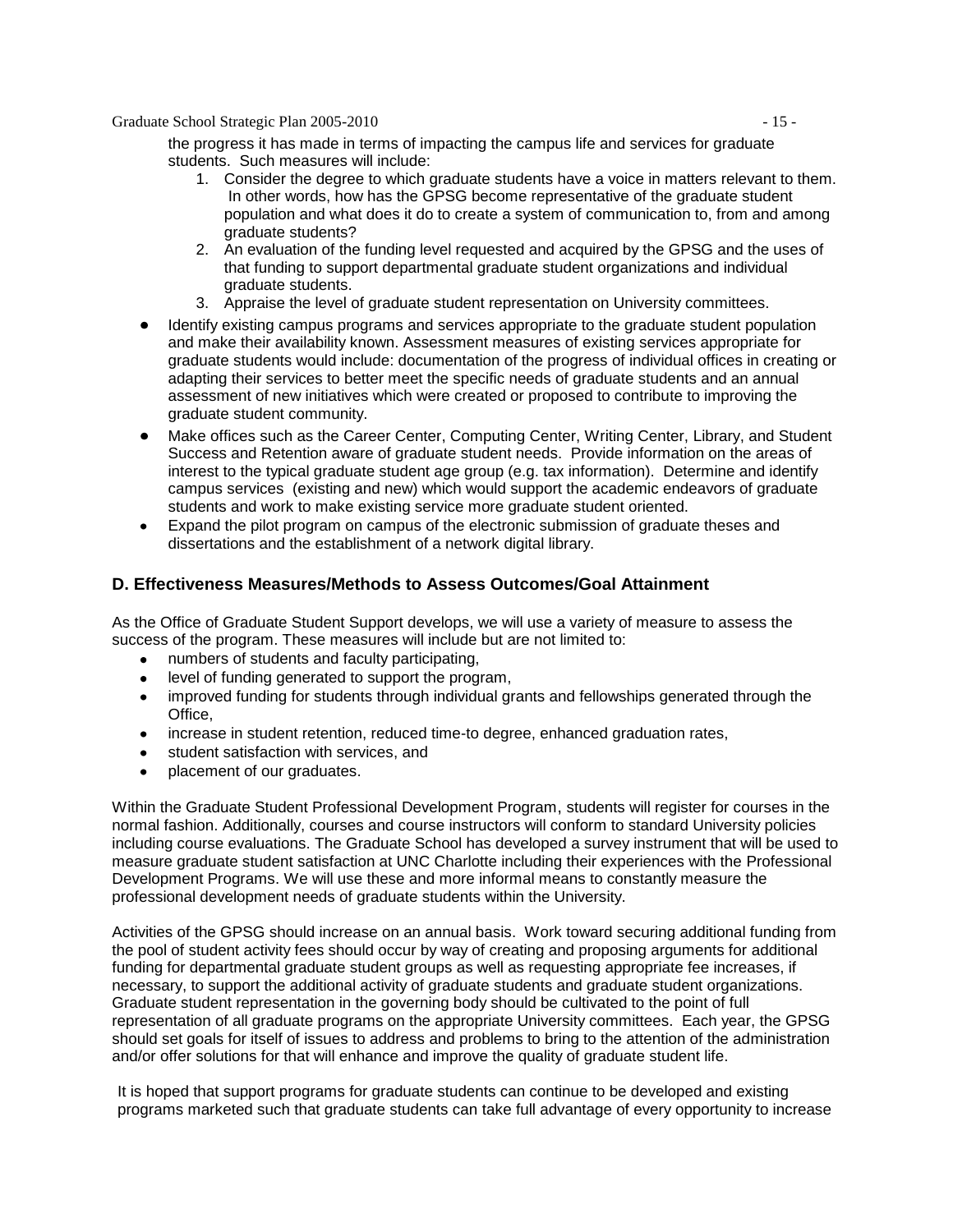Graduate School Strategic Plan 2005-2010 - 16 their chances for success.

#### **E. Assessment Schedule to Assess Goal**

Annually.

### **F. Person/Group Responsible**

Assistant Dean for Graduate Student Affairs

### **G. Performance Outcomes for Goal**

While graduate education clearly entails academic training, today it must also include a commitment to providing students with resources and services to enhance their graduate experience and prepare them for their post-student careers. Mastering one's academic discipline is the foundation of graduate education, but this may be insufficient preparation for a successful career. There are a variety of benefits that come from professional development activities. Such benefits include positive impacts (performance outcomes) on retention, career preparation, and the quality of graduate education*.* As a result of our efforts to achieve this goal, we expect the following outcomes:

- Establish the Office Graduate Student Support and Development.
- Increase fellowship funding and training grants for our students including at least 1 GAANN  $\bullet$ award.
- Higher visibility of GPSG through participation in service opportunities and the establishment of a graduate student center.
- Greater graduate student satisfaction with campus programs and services that support them.
- Move to 100% electronic submission of doctoral dissertations

#### **H. Resources Required to Achieve 5-Year Goals**

The Assistant Dean for Graduate Student Affairs will be the director of the Office of Graduate Student Support and Development. We envision a Faculty Associate model to provide staff to aid graduate students in the identification of funding sources to help prepare proposals. Institute courses will be taught by UNC Charlotte faculty and staff who may have the required expertise in a particular topic. The Graduate School will request two part-time lecturer positions along with an instructional graduate assistantship to teach in the program.

The UNC Charlotte faculty and staff, outside of the Graduate School, who serve as instructors for this program will be compensated with \$2500 as a one-time payment per AY. Since courses are just 1 credit hour, this would not be considered an overload or warrant a course reduction. We estimate that normally four to six individuals would serve as the instructors for the Office in any given year.

- Faculty Associate \$35,000 (half-time)
- Stipends \$10,000 \$15,000
- Operating budget \$12,000
- Administrative support \$21,000

We anticipate the student credit hours generated by the Institute although not sufficient to fund the program, will provide supplemental funding.

Ideally the Graduate Student Support Office would occupy space dedicated to that purpose and the Graduate Institute would be part of that facility. Academic space should include an administrative office, small meeting room, office space for the part-time faculty, and a classroom. In addition to providing a location for instruction, the office and meeting room would provide graduate students on campus a common area in which to interact.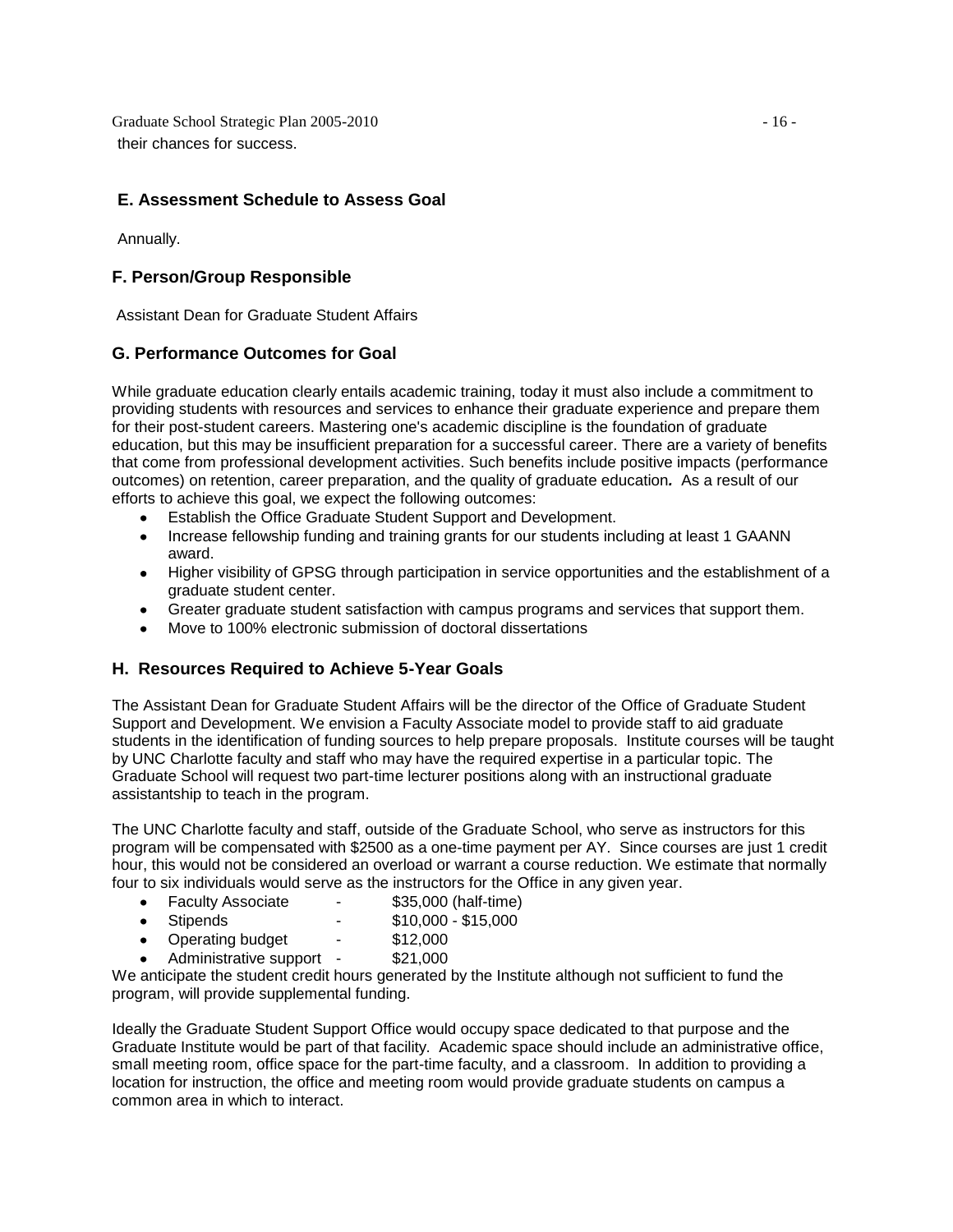| I. Annual progress<br>assessment of<br>performance outcomes:                | While the University's first priority is to provide sound academic programs and the<br>intellectual framework in which they will be meaningful, it is also our responsibility to<br>provide opportunities to develop a diverse and cohesive graduate community. During<br>the period of the last strategic plan:<br>new initiatives to encourage and support graduate student professional<br>$\bullet$<br>development centrally and through the individual academic units were<br>implemented;<br>the Center For Graduate Life was founded;<br>$\bullet$<br>graduate education and career preparation of professional master's<br>$\bullet$<br>programs were enhanced;<br>the role and visibility of GPSG as a voice for graduate students was<br>$\bullet$<br>increased substantially;<br>a new focus to improve the career development and working conditions for<br>$\bullet$<br>post-doctoral scholars was implemented.                                                                                                                                                                                                                                                                                                                                                                                                                                                                                                                                                                                                                                                                                                                                                                                                                                                                                                 |
|-----------------------------------------------------------------------------|------------------------------------------------------------------------------------------------------------------------------------------------------------------------------------------------------------------------------------------------------------------------------------------------------------------------------------------------------------------------------------------------------------------------------------------------------------------------------------------------------------------------------------------------------------------------------------------------------------------------------------------------------------------------------------------------------------------------------------------------------------------------------------------------------------------------------------------------------------------------------------------------------------------------------------------------------------------------------------------------------------------------------------------------------------------------------------------------------------------------------------------------------------------------------------------------------------------------------------------------------------------------------------------------------------------------------------------------------------------------------------------------------------------------------------------------------------------------------------------------------------------------------------------------------------------------------------------------------------------------------------------------------------------------------------------------------------------------------------------------------------------------------------------------------------------------------|
| J. Follow-up plan to make<br>changes as a result of<br>assessment findings: | Over the next five years we will increase the services geared specifically for graduate<br>students, such as professional development, placement counseling and an<br>emphasis on developing teaching and communication skills of students throughout<br>their academic careers. We will also place an emphasis on accountability which<br>requires the collection of data at the institutional and national levels that will help us<br>understand the reasons for unacceptable levels of attrition and increasing times to<br>degree completion seen in many Ph.D. programs.<br>Some of these performance outcomes will include:<br>Increased number of opportunities provided via the Graduate Professional<br>$\bullet$<br>Institute and an increasing number of students attending the workshops.<br>Enhanced utilization data for the new Graduate Life Center.<br>٠<br>Improved student satisfaction as related to the annual Graduate Student<br>$\bullet$<br>Needs Assessment and Graduate Exit Survey data.<br>Enhanced and more effective ethics training and responsible conduct of<br>$\bullet$<br>research training programs available and attended.<br>Expanded for-credit offerings through the Professional Development<br>$\bullet$<br>Program to include certificate programs.<br>An increased number of events sponsored by the GPSG to promote a<br>$\bullet$<br>graduate student culture and the number of students participating in the<br>various events.<br>More graduate student representation on University-wide committees.<br>٠<br>Increased availability and use of University facilities to support graduate<br>$\bullet$<br>students.<br>Increased recognition by graduate students of the role of the Graduate<br>$\bullet$<br>School plays in their academic and professional development |

# **Goal 5: A. Continue the long-range planning and evaluation of new and existing graduate programs. Promote and facilitate the establishment of interdisciplinary programs**

**B. Relate Unit Goal to Goal(s) of Next Higher Reporting Unit (i.e., Dept to College, or college to university)** Contributes to Academic Affairs Goal #1 to enhance educational opportunities at the baccalaureate, masters, and doctoral level; Goal #3 to develop nationally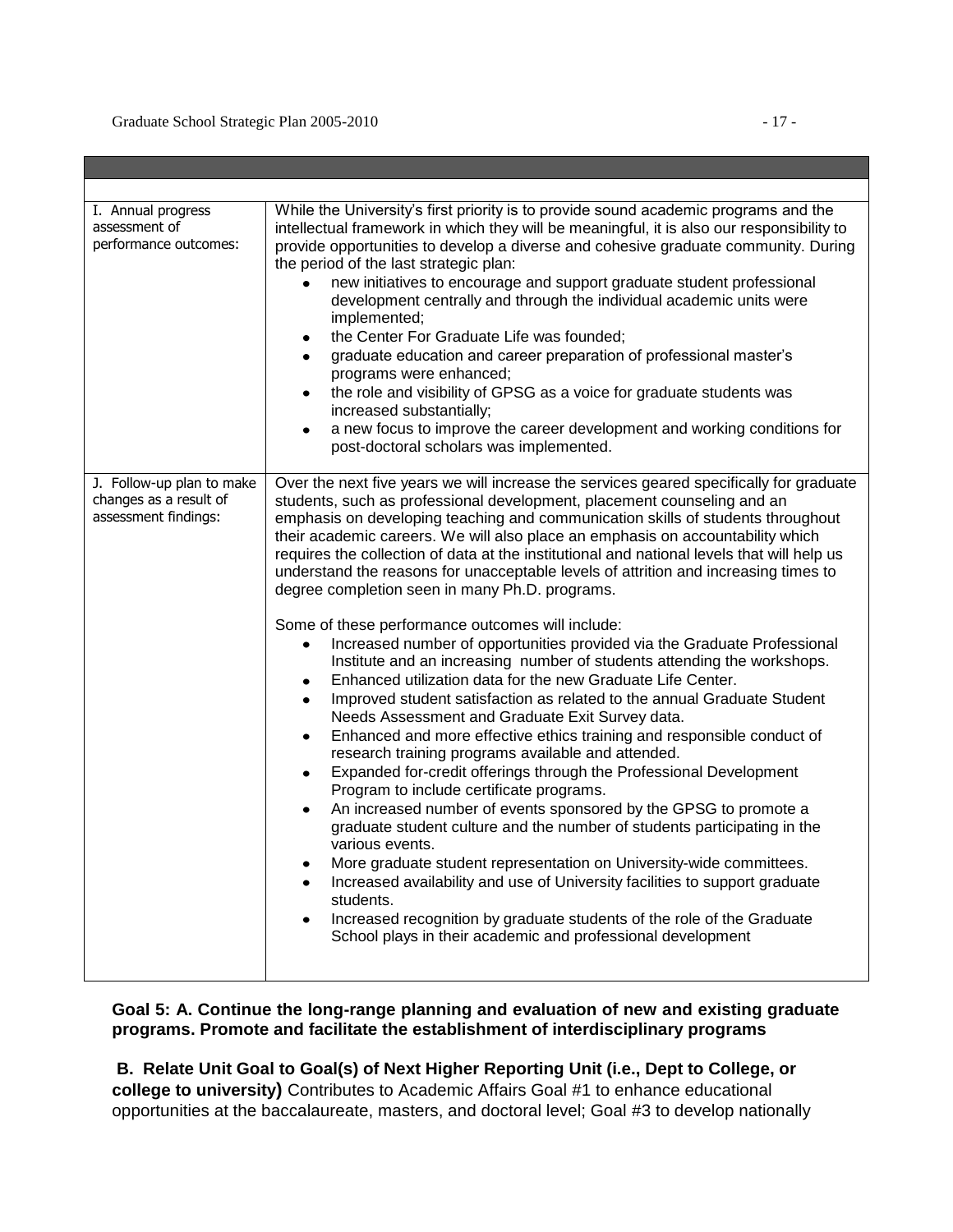#### Graduate School Strategic Plan 2005-2010 - 18 -

recognized programs of research and scholarship that will expand the frontiers of knowledge, solve problems at the interface of disciplines, and promote the application of discovery and; Goal #7 to graduate students with intellectual and professional skills and a global perspective that can be broadly applied to an ever-changing world.

The development of new graduate programs is primarily the responsibility of the faculty of each academic unit. However, the graduate school must be fully engaged in the process by encouraging new directions, providing assistance in proposal development, and reviewing new program ideas early on for content and appropriateness to the graduate mission at UNC Charlotte.

Although the development and implementation of new programs is important, enhancement of the quality and viability of existing graduate programs is also vital. Indeed, in an environment in which new graduate initiatives are rapidly being undertaken, the University cannot ignore the status of existing programs.

The Graduate School will work during the planning process to help ensure that graduate and professional programs are exceptional in preparing students to lead, teach, conduct research, and provide professional services.

#### **C. Action Plans to Achieve Goal**

- In concert with the Provost and the college deans establish a periodic review process of all existing graduate programs. Program review, both for enrollment levels and for program quality, has been limited to system-mandated reviews of new and "low-productivity programs". The establishment of a more comprehensive plan for program review will allow the University to address specific areas in making an evaluation of program strengths, weaknesses and overall quality, such as: program goals and curriculum, faculty, student, productivity, adequacy of financial support for the program, quality and adequacy of facility and library holdings. These evaluations will determine the overall quality and productivity of the program and be used to enhance or maintain their continued development.
- Work with the Provost and deans to aid in identifying and encouraging new degree programs that are consistent with institutional goals. In addition to expanding the inventory of doctoral degrees, the Graduate School will pay particular interest to the role of graduate education in workforce development at the local, state, and regional levels. We wish to develop Professional Master's initiatives to respond to local and regional workforce needs and student interest/demand for master's programs that prepare graduates for entry-level careers in business, government and non-profit employment sectors.
- Encourage initiation and expansion of interdisciplinary graduate programs in selected areas. This means encouraging both the development of new programs and the reformatting of existing programs to respond to the interdisciplinary trends in the organization of knowledge and learning. The effectiveness of this action will be assessed by determining if policies and procedures relative to implementation and governance of interdisciplinary programs and to the appointment of faculty members to interdisciplinary appointments have been implemented and used successfully.
- Reassess the role of the Graduate School in providing support to academies to help them to achieve their various missions.

#### D. Effectiveness Measures/Methods to Assess Outcomes/Goal Attainment

Quantitatively, this goal may be assessed by looking at the number of new degree programs that are proposed, planned and implemented on a yearly basis. This must be done in conjunction with overall enrollment goals set for the University and its mission in providing graduate education opportunities at the local, regional, national and international levels.

For newly proposed degree programs, qualitative assessment for their potential viability can come from the evaluation of program-prepared feasibility studies. The use of feasibility studies to plan new graduate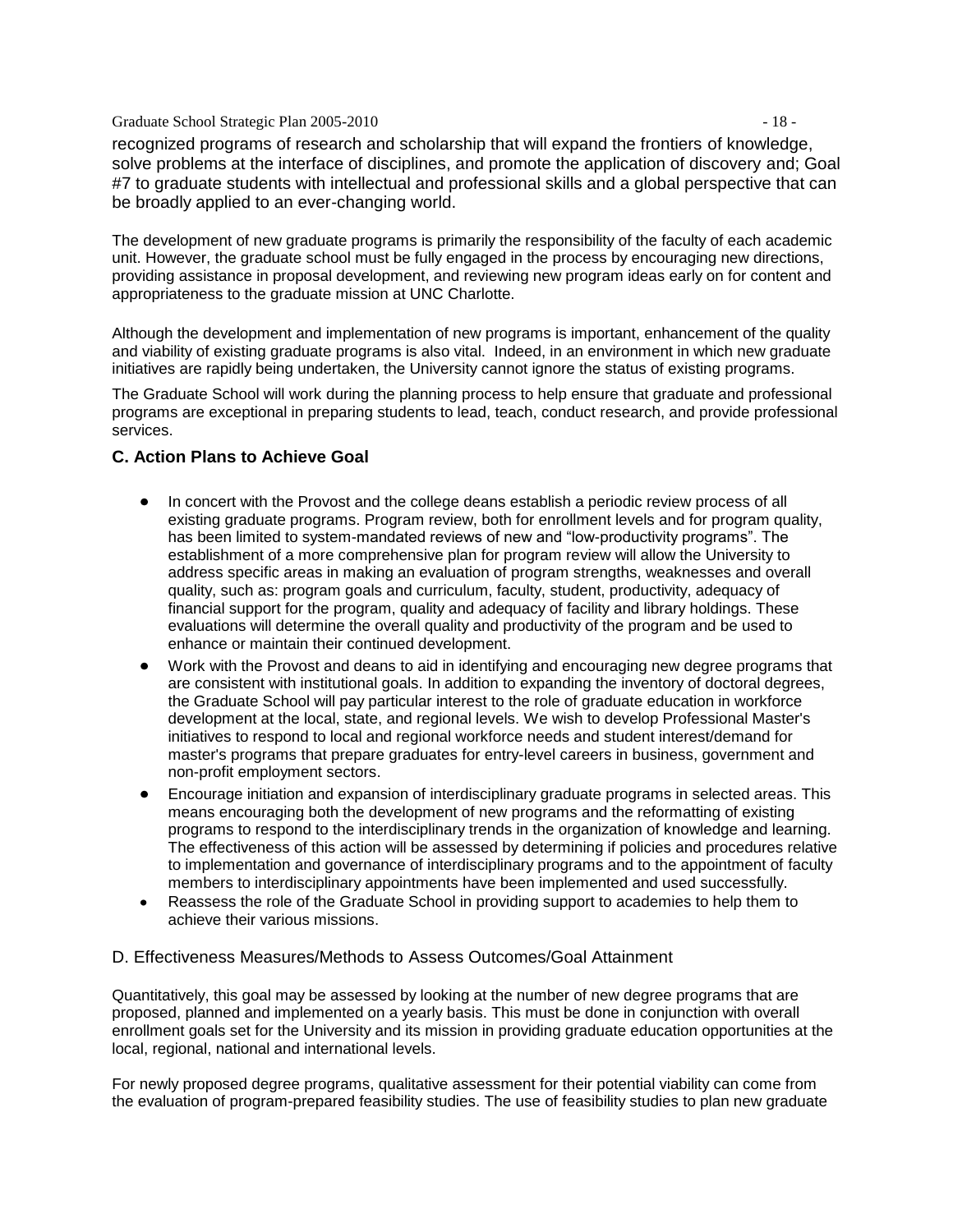Graduate School Strategic Plan 2005-2010 - 19 -

degrees provides the mechanism for consultation among the Provost, college deans and graduate dean to enable the campus to continuously maintain and update its long-range planning. The University will be able to assess the effectiveness of the process by monitoring the number of new graduate degree approved by the Board of Governors for implementation. Justification for the program must include a focus and rationale shown by:

- Clearly articulated mission, goals, and objectives.
- A well defined curriculum that is adequate to meet the program's goals and objectives. While the proposed curriculum does not have to be in "final form" there should be enough detail presented to show how it will be designed to meet programmatic goals and objectives.
- The contribution of the program to the mission of UNC Charlotte as well as other programs at the college and university level.
- Potential ability to achieve a significant regional, national, or international reputation as measured by expert external review(s).

For the qualitative assessment of existing programs, the establishment of program reviews to address the following areas of program strengths, weaknesses and overall quality:

- program goals and curriculum,
- faculty, students, productivity,
- adequacy of financial support for the program,
- quality and adequacy of facility and library holdings.

Such measures of effectiveness will determine the overall quality and productivity of the program and be used to enhance or maintain their continued development.

#### **E. Assessment Schedule to Assess Goal**

The establishment of a program review process will likely require consideration over the period of this strategic plan. After three years we will evaluate our progress toward this goal with the final assessment at the end of five years. We will annually assess our progress in the planning and implementation of new graduate degree programs.

#### **F. Person/Group Responsible**

Dean and Senior Associate Dean of the Graduate School

#### **G. Performance Outcomes for Goal**

We expect to establish a formal graduate program review to provide a means by which the University can evaluate our graduate degrees so as to be able to maintain or enhance their overall quality.

Other performance outcomes for this goal include:

- Increase the inventory of doctoral programs to at least 25.
- Consider the feasibility of establishing 1 or more professional science master's programs each year.
- Continue to work with the Provost and deans to implement the recommendations made in the Interdisciplinary Task Force report.
- Provide funding and other support opportunities to the UNC Charlotte Academies.
- Encourage the establishment of new Academies so that at least one is added each year.
- Appropriately increasing the inventory of graduate degrees is essential to the broader mission of the University to become the third major public research institution in North Carolina.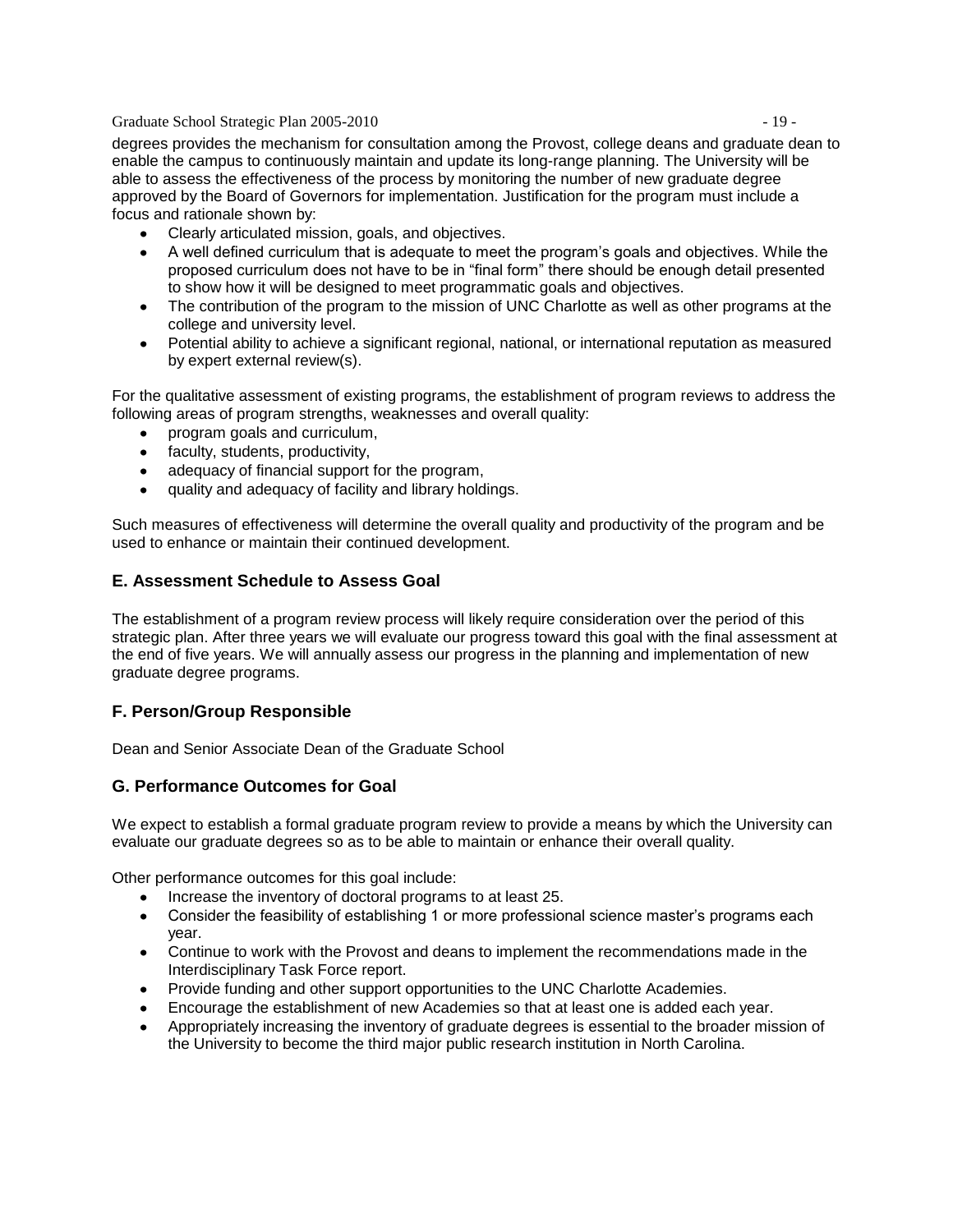Graduate School Strategic Plan 2005-2010 - 20 -

#### **H. Resources Required to Achieve 5-Year Goals**

We expect that no new resources will be required for the continuation of new degree planning process or to develop the program review initiative. However, once implemented, program review may require supplemental funding.

| I. Annual progress<br>assessment of<br>performance outcomes:                | We believe that the most effective graduate training for the future will prepare<br>students to collaborate effectively across disciplines, adapt quickly to changing<br>conditions, work well in teams, communicate effectively, and work effectively with<br>people whose language and culture are different from their own. Although such a<br>strategy will insure that UNC Charlotte establishes graduate degree programs<br>designed to produce graduates who are marketable, we must remain aware of the<br>current trends so that we may make adjustments in graduate enrollment across<br>programs as federal funding for research shrinks and as employment opportunities<br>for current graduates influences student choice about field of study. At the master's<br>level, nationally there continues to be a significant interest in the development of<br>Professional Master's programs to respond to documented local and regional<br>workforce needs and student interest/demand for master's programs that prepare<br>graduates for entry-level careers in business, government and non-profit employment<br>sectors. In sciences, social sciences and humanities, baccalaureate graduates<br>generally have inadequate technical/disciplinary background, limited mastery of<br>desired skills sets, and insufficient understanding of non-academic work to qualify for<br>entry-level professional employment. Currently many graduate programs are not<br>structured to address these needs directly, though many of these needs are actually<br>addressed indirectly through informal mentoring.                                                                               |  |  |  |  |
|-----------------------------------------------------------------------------|------------------------------------------------------------------------------------------------------------------------------------------------------------------------------------------------------------------------------------------------------------------------------------------------------------------------------------------------------------------------------------------------------------------------------------------------------------------------------------------------------------------------------------------------------------------------------------------------------------------------------------------------------------------------------------------------------------------------------------------------------------------------------------------------------------------------------------------------------------------------------------------------------------------------------------------------------------------------------------------------------------------------------------------------------------------------------------------------------------------------------------------------------------------------------------------------------------------------------------------------------------------------------------------------------------------------------------------------------------------------------------------------------------------------------------------------------------------------------------------------------------------------------------------------------------------------------------------------------------------------------------------------------------------------------------------------------|--|--|--|--|
| J. Follow-up plan to make<br>changes as a result of<br>assessment findings: | The Graduate School's objective will be to continue to work with colleges and other<br>campus units to integrate curriculum development, faculty development, and<br>assessment in order to provide an integrative learning environment for our graduate<br>students. This way we seek to initiate transformative change through internal and<br>external partnerships, develop and support nationally and internationally recognized<br>programs of research, scholarship, and service that foster excellence and promote<br>sustainability and inclusion in a very diverse world.<br>Increase and expand internal and external campus partnerships involving<br>graduate students and graduate faculty that provide integrative mentoring<br>opportunities, including those that prepare the future leaders of tomorrow.<br>Promote and facilitate the establishment of interdisciplinary degree and<br>$\bullet$<br>certificate programs.<br>Implement the first interdisciplinary degree housed in the Graduate School,<br>$\bullet$<br>the Health Informatics Professional Science Master's program.<br>Support interdisciplinary curriculum development that includes linked<br>courses, team teaching, bridge programs (undergraduate to graduate), study<br>abroad, summer research experiences, and internships.<br>As a component of an integrative curriculum, provide meaningful and<br>periodic review of existing graduate degree programs that includes skill,<br>learning, and attitude outcomes assessment.<br>Assess the role of the UNC Charlotte Academies in new program<br>development.<br>Expand the number of programs offered through the UNC Charlotte<br>Graduate Center. |  |  |  |  |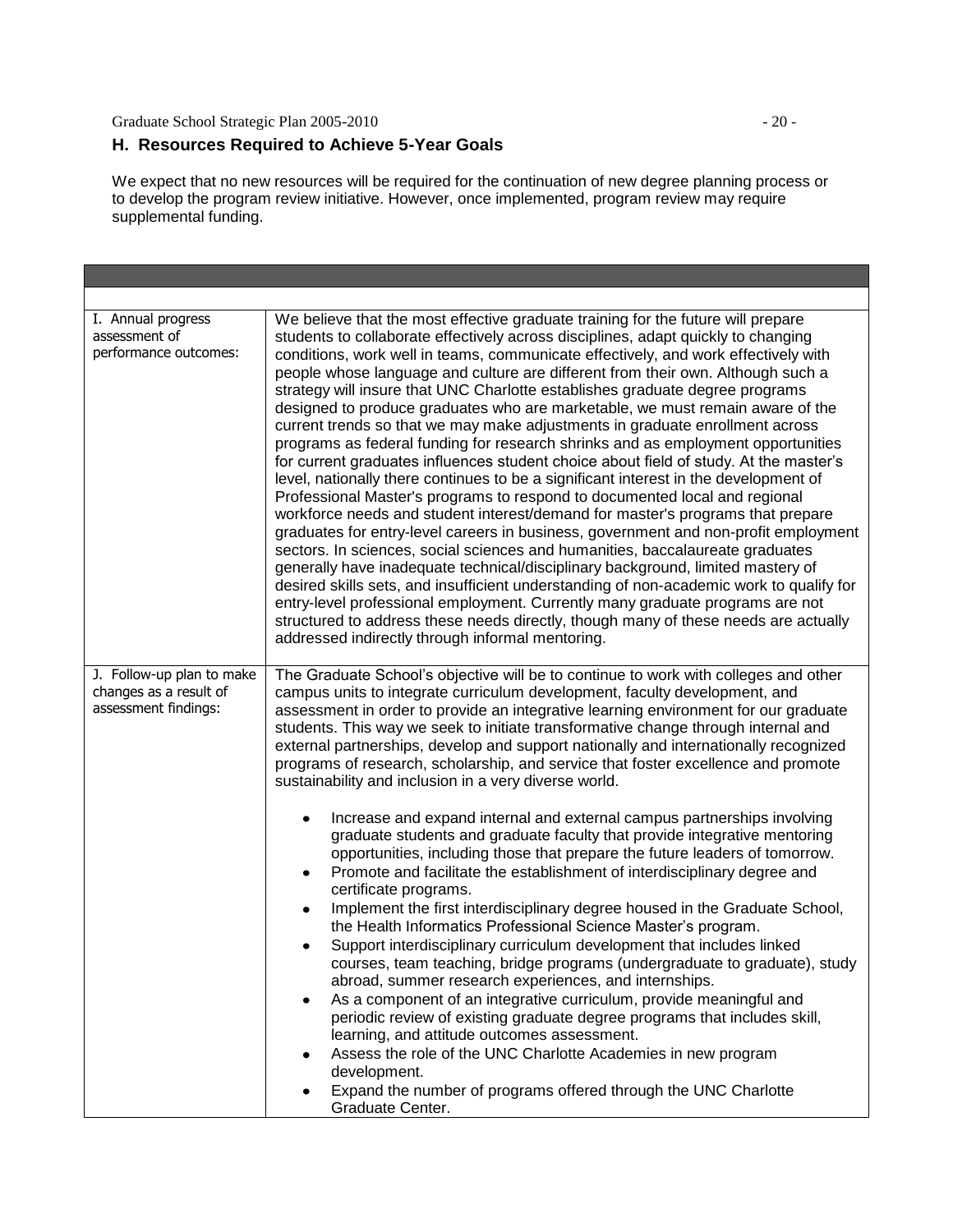Graduate School Strategic Plan 2005-2010 - 21 -

| $\bullet$ | Work to fully integrate graduate education with campus-based research<br>centers.                                                                                    |
|-----------|----------------------------------------------------------------------------------------------------------------------------------------------------------------------|
| $\bullet$ | Expand mentoring opportunities for faculty. Focus on cross-disciplinary<br>mentoring and guidance for junior faculty who have yet to graduate a<br>doctoral student. |
| $\bullet$ | Encourage exemplary professional development for graduate students and<br>graduate faculty.                                                                          |
|           | • Assist with the development and implementation of graduate academic<br>partnerships with international universities and organizations.                             |
| $\bullet$ | Improve the education and working conditions of postdoctoral scholars by<br>providing them advocacy, support, and professional development.                          |
| $\bullet$ | Assess various mediums of instruction and methodically work to support<br>alternative delivery methods based on public need.                                         |
|           |                                                                                                                                                                      |

# **Goal 6: A. Continue to assess the information needs of the Graduate School and graduate programs and implement technologically based solutions when possible**

**B. Relate Unit Goal to Goal(s) of Next Higher Reporting Unit (i.e., Dept to College, or college to university)** Contributes to Academic Affairs Goal #6 to support the success of faculty and staff in teaching, research, and service through career development opportunities, mentoring, and access to critical human and physical infrastructure and Goal #9 to create a flexible, responsible culture that uses effective review and assessment as the basis for improvement.

Graduate Faculty and Graduate School staff are highly dependent on state-of-the-art information technology in order to operate efficiently and to be competitive in the recruitment, enrollment, and retention of graduate students.

#### . **C. Action Plans to Achieve Goal**

- Establish a Graduate School Information Center to develop, enhance, and maintain multi-user information systems to support graduate education at UNC Charlotte. Acquiring and maintaining good information on graduate students and graduate programs are essential for the continued advancement of graduate education at the University. Since the Graduate School is the repository of basic demographic and academic data on all graduate students and provides this information to graduate programs and other University offices, it is imperative that the information can be disseminated accurately and efficiently. Such information includes admission application yields (applied, admitted, enrolled), kinds and numbers of degrees awarded, program requirements, numbers and characteristics of students enrolled, time to completion of degree, attrition rates, and financial support data. In addition to allowing the Graduate School to make informed decisions on academic policies and trends, these data can be included into graduate program reviews. Decisions about curriculum changes, future academic planning, the use of fellowship and assistantship resources, and the academic quality of individual programs cannot be made effectively without reliable statistics. Presently the associate dean for enrollment management and information systems is responsible for acquiring and disseminating this information for the Graduate School. However, this task has become too large and complex for one individual and so the Graduate School plans to establish an Information Center. The primary duties for this office would include performing statistical analysis and reporting of graduate data, coordinating faculty and staff training on all systems, providing technical support, and maintaining the Graduate School web site.
- Position the Graduate School for greater use of the World Wide Web, particularly for: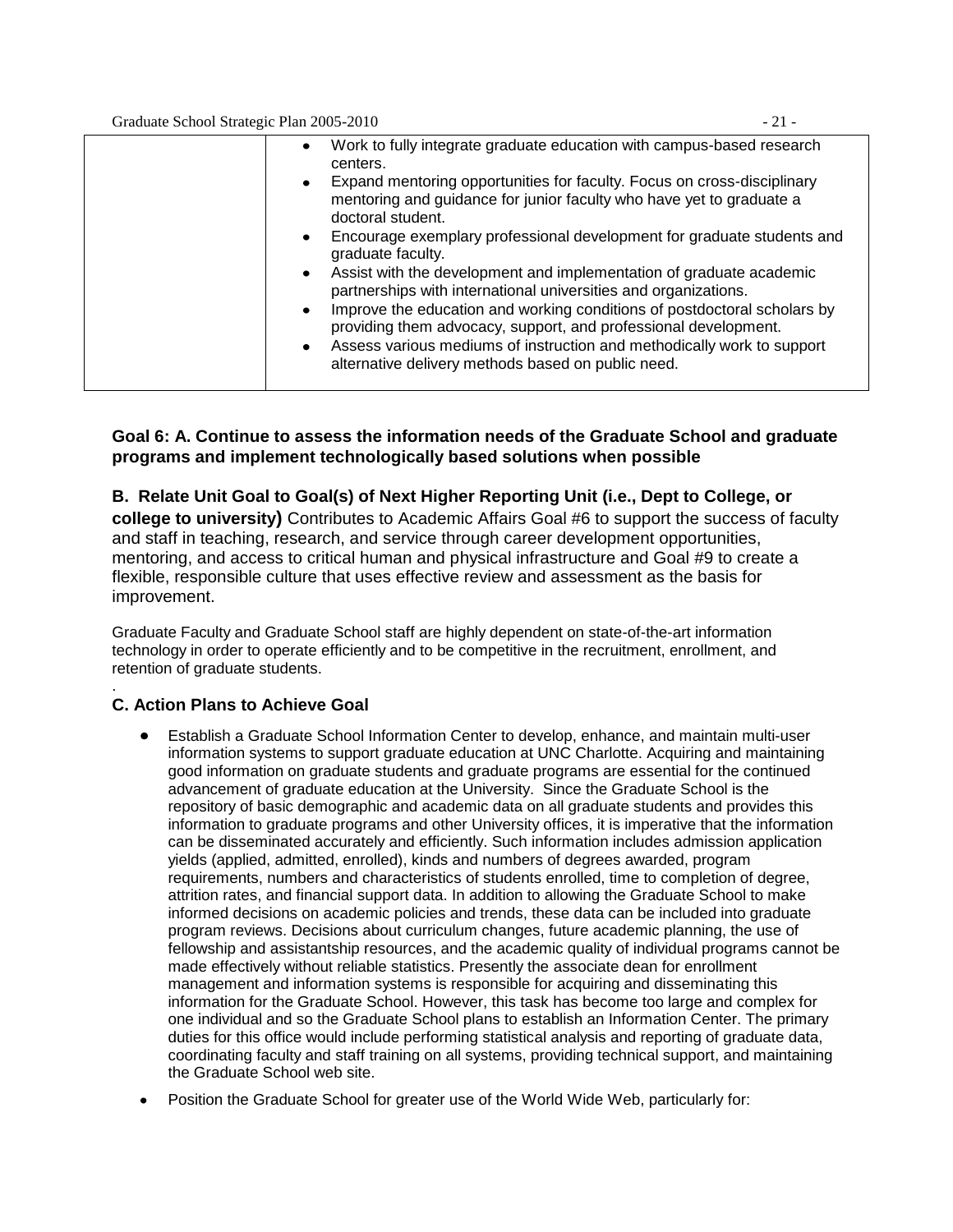Graduate School Strategic Plan 2005-2010 - 22 -

- 1. Recruitment of prospective domestic and international students (provide information about the University, graduate programs, graduate admissions, etc.,), and, in particular, to allow all graduate students to submit the entire admissions application online (with the exception of standardized test scores and official transcripts), including the application, processing fee, statement of purpose, and letters of recommendation.
- 2. Support of currently enrolled students (provide greater access to forms, information and student services), with a particular emphasis on student retention and graduation and the need to help create a graduate student climate on campus.
- 3. Faculty to access information (forms, applicant and enrolled student information, meeting minutes, funding sources and financial support for graduate students).
- Take full advantage of recent and continuing information system technological advances to ensure  $\bullet$ maximum efficiency of service rendered by the Graduate School to all constituents including but not limited to, graduate students, directors and coordinators of Graduate Programs, graduate faculty, prospective students and the International Student Office. To provide timely, high quality and accurate information and communication to all.
- Utilize Banner to (1) deploy an online application for post-baccalaureate students, a group not served by the CFNC online application, (2) support Web-based admissions processing utilities for faculty and staff, (3) provide prospective student forms via the Web, (4) support automated, rules-based communication initiatives for both prospective and enrolled graduate students, (5) maintain graduate faculty information that can then be used with the Schedule of Classes to tie graduate faculty with graduate level coursework, and (6) push out reports via the Internet to various constituencies, including graduate faculty and staff and Graduate School staff members.
- Develop, maintain and continually enhance a web-based transactional database for graduate student financial support that is utilized by graduate coordinators and directors as well as Graduate School staff. Ideally, the Graduate Assistant Support Plan (GASP) system and the Graduate Tuition Differential (GTD) system will interface with Banner such that it is available 24-7 and can also be used to drive financial support reports.
- Continue to increase the professional development of Graduate School staff in order to take full advantage of technological developments.

#### **D. Effectiveness Measures/Methods to Assess Outcomes/Goal Attainment**

The Graduate School will assess it performance in achieving this goal using data collected through formal surveys of, and informal conversations with, students, faculty, and staff. By evaluating the satisfaction of our constituency with the services we provide and any improvement in the efficiency of the Graduate School staff in doing these tasks, we can continually work to improve inter- and intra-office interactions. In particular, we will evaluate how effectively we leverage existing University resources (Banner, Oracle server, ITS training and support) to achieve the goals.

#### **E. Assessment Schedule to Assess Goal**

Annually

# **F. Person/Group Responsible**

Associate Dean of the Graduate School for Enrollment Management and Information Systems

#### **G. Performance Outcomes for Goal**

By enhancing communication (in both terms of speed and efficiency) between the Graduate School and its constituency, we will improve all aspects of the enterprise from admissions, matriculated students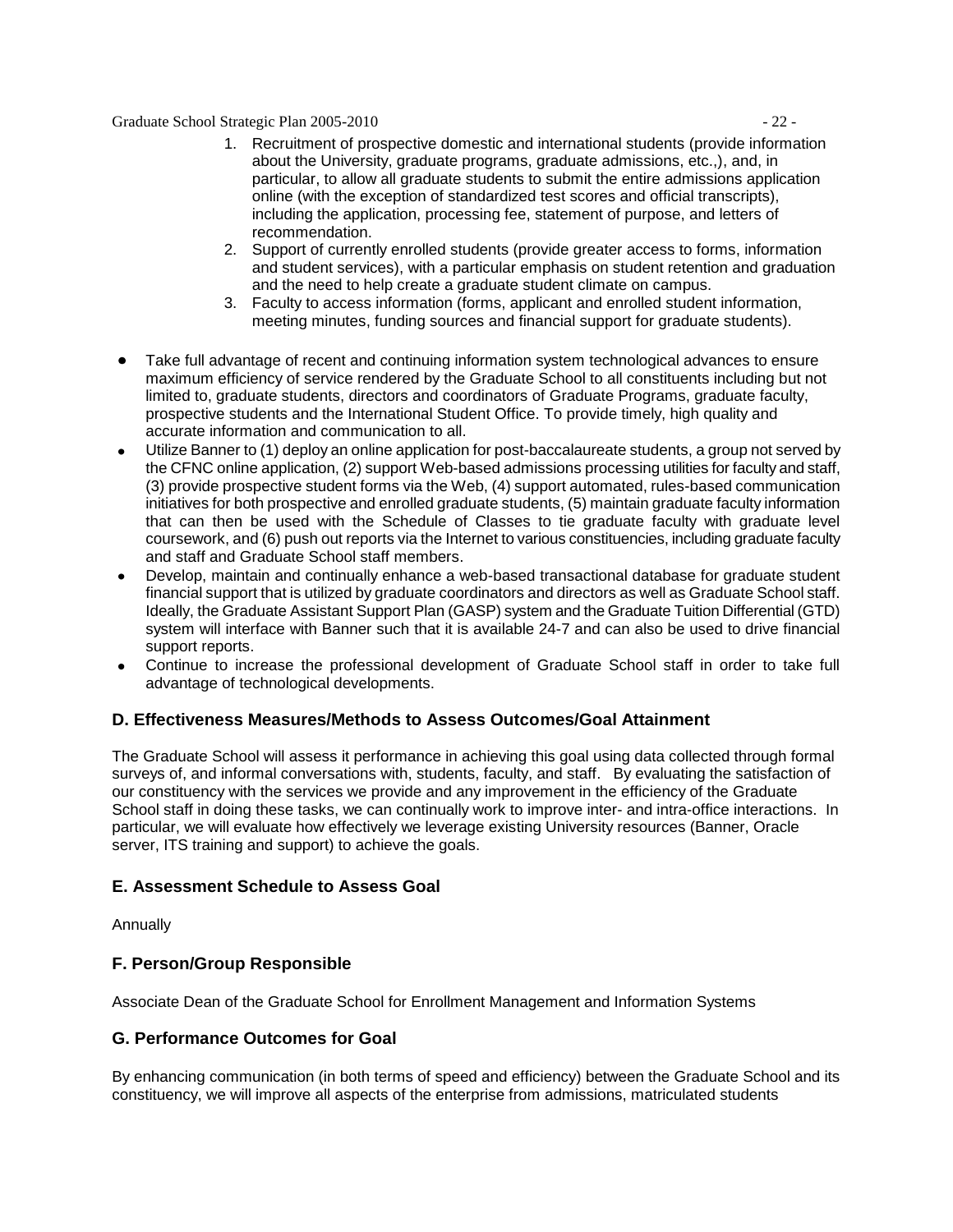Graduate School Strategic Plan 2005-2010 - 23 -

services, to graduation and post-graduation services. To reach this goal, the following outcomes will be required:

- Establishment of a Graduate School Information Center.
- Deploy *ApplyYourSelf* a new online graduate application and prospect management tool.  $\bullet$
- Increase use of web-based transactions for the award of financial support to our graduate students.
- Move toward the establishment of a "paper-less" office for the Graduate School  $\bullet$

#### **H. Resources Required to Achieve 5-Year Goals**

Funding to support these goals will come from the Graduate School, Graduate Admissions, and International Student Affairs operating budgets. However, because these goals require significant development of new and existing technologies, as well as ongoing maintenance and enhancement of systems as needs change, it is imperative that additional resources be acquired to support a Computing Consultant (Grade 76) position. Currently, the Graduate School has one Computing Consultant (Grade 70) who is solely responsible for developing, enhancing, and maintaining all systems for the Graduate School, but it is impossible for one individual to achieve the goals stated herein. Therefore funds should be dedicated to create a position whereby two Computing Consultants can provide the technical expertise to work towards achieving the stated goals. Finally, funds need to be secured for an Administrative Assistant to work in the Graduate School Information Center and support the personnel therein.

| I. Annual progress<br>assessment of<br>performance outcomes: | Today graduate schools must be able to accommodate a highly diverse population of<br>students. New technologies have changed the way we respond to our constituents<br>(e.g., on-line applications) and the ways in which scholarship is published and<br>accessed. Another change is the use of technology in the delivery of graduate<br>education for both courses and programs. Over the past five years changes in this<br>arena have been rapid and are having a dramatic impact on the way that graduate<br>education can be delivered and administered on and off campus. Progress made<br>toward achieving this goal include:<br><b>ApplyYourself</b> |
|--------------------------------------------------------------|----------------------------------------------------------------------------------------------------------------------------------------------------------------------------------------------------------------------------------------------------------------------------------------------------------------------------------------------------------------------------------------------------------------------------------------------------------------------------------------------------------------------------------------------------------------------------------------------------------------------------------------------------------------|
|                                                              | The Apply Yourself suite of products, prospect, applicant, enrollment, and event<br>management modules, were maintained and enhanced since implementation in<br>November 2007 Annually we provided introductory and refresher training for over 270<br>AY users to review application files electronically and make admission<br>recommendations online                                                                                                                                                                                                                                                                                                        |
|                                                              | Providing an entirely online application, admission, and enrollment process is a<br>tremendous advantage in terms of graduate coordinators and directors having<br>immediate access to information in the web-based system. Having an integrated<br>prospect and applicant system also enables data reporting that is critical to<br>determining continued viability for recruitment initiatives.                                                                                                                                                                                                                                                              |
|                                                              | Naturally, the cost of maintaining a system with data that must be integrated with<br>Banner is a challenge, but so far the benefits exceed the costs (both literally and<br>figuratively).                                                                                                                                                                                                                                                                                                                                                                                                                                                                    |
|                                                              | <b>Graduate Student Financial Support</b>                                                                                                                                                                                                                                                                                                                                                                                                                                                                                                                                                                                                                      |
|                                                              | Designed, enhanced, maintained and supervised the technical aspects of the GASP<br>system using Microsoft Access and Visual Basic for Applications.                                                                                                                                                                                                                                                                                                                                                                                                                                                                                                            |
|                                                              | Maintained the old Assistantship System (now replaced) using Microsoft Access and                                                                                                                                                                                                                                                                                                                                                                                                                                                                                                                                                                              |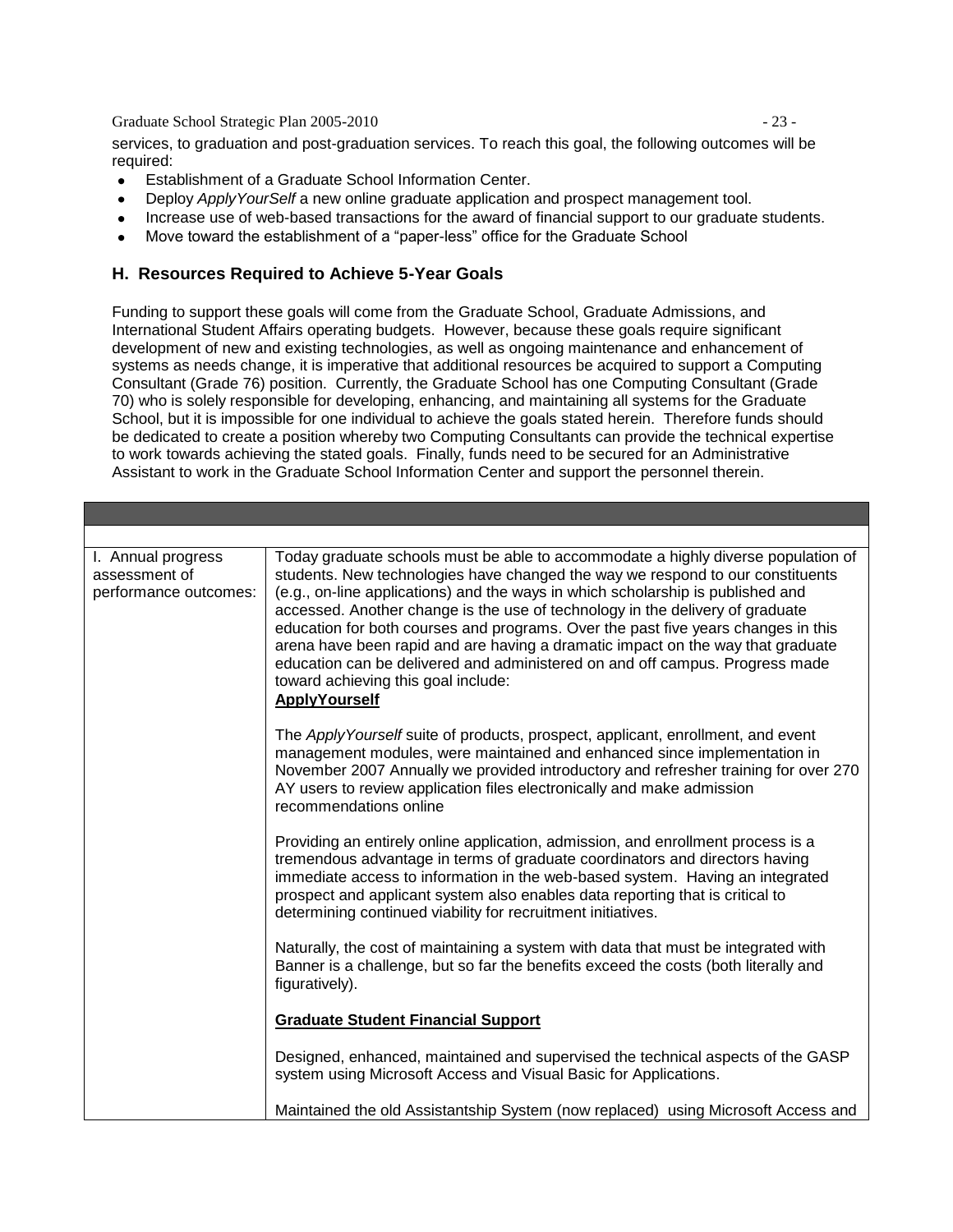Graduate School Strategic Plan 2005-2010 - 24 -

|                                                                                | Visual Basic for Applications. While not as efficient as the new eGA system it was an<br>improvement over the purely paper-based AA-29.<br>Collaborated with ITS to develop an electronic application that incorporates a<br>workflow component for document management. Web-based form for faculty and<br>staff to submit assistantship appointments electronically with the data feeding<br>directing to Internet Native Banner (INB). |
|--------------------------------------------------------------------------------|------------------------------------------------------------------------------------------------------------------------------------------------------------------------------------------------------------------------------------------------------------------------------------------------------------------------------------------------------------------------------------------------------------------------------------------|
|                                                                                | <b>Information Systems</b><br>Designed, enhanced, maintained and supervised the technical aspects of the<br>Graduate School Scanning System. Based on constituent feedback, enhanced<br>system functionality to improve processing.                                                                                                                                                                                                      |
|                                                                                | The Graduate School participated in Banner Functional Team meetings on campus<br>and stressed the need to reduce reliance on shadow databases and focus more on<br>using Banner.                                                                                                                                                                                                                                                         |
|                                                                                | Continued to test modifications, enhancements, patches, and upgrades to the<br>Sungard systems, including Internet Native Banner (INB), Self-Service Banner<br>(SSB), the ODS, ReportCentral, and WebFocus.                                                                                                                                                                                                                              |
| J. Follow-up plan to<br>make changes as a<br>result of assessment<br>findings: | The Graduate School will continue to use technology in all aspects of its operations.<br>This goal has been integrated into each of the three overarching goals of the 2010-15<br>Strategic Plan.                                                                                                                                                                                                                                        |

# **Goal 7: A. In collaboration with the appropriate offices on campus, develop and implement a comprehensive plan for promoting effective relationships between the Graduate School and its external constituents**

# **B. Relate Unit Goal to Goal(s) of Next Higher Reporting Unit (i.e., Dept to College, or**

**college to university)** Contributes to Academic Affairs Goal #4 to respond to regional needs and contribute to the economic future of the region through leadership in service, research, and education and through partnerships with public, private, and non-profit organizations.

In addition to the significant responsibilities on campus, the Graduate School has a responsibility to participate actively with its external constituents and to provide a voice for the role of graduate education in society. This includes developing and maintaining effective relationships with national, state, and local legislatures and boards, particularly those units of government that establish laws or regulations governing graduate students and faculty. Developing good relations with University and especially Graduate School alumni can be effective in promoting both financial and political support to graduate education.

# **C. Action Plans to Achieve Goal**

- Promote the direct and active involvement of the Graduate School senior staff in important professional associations in graduate education. Encourage members of the Graduate School senior staff to hold office in and make scholarly presentations for appropriate local, regional, and national professional organizations.
- Cooperate with the Chancellor, Provost, and other appropriate external relations officers in the University to function as a liaison with the community to help promote and advocate for graduate education at UNC Charlotte.
- Form a speaker's club of graduate students, who will serve as ambassadors for graduate education. These students would present information showing how their research benefits the citizens of North Carolina.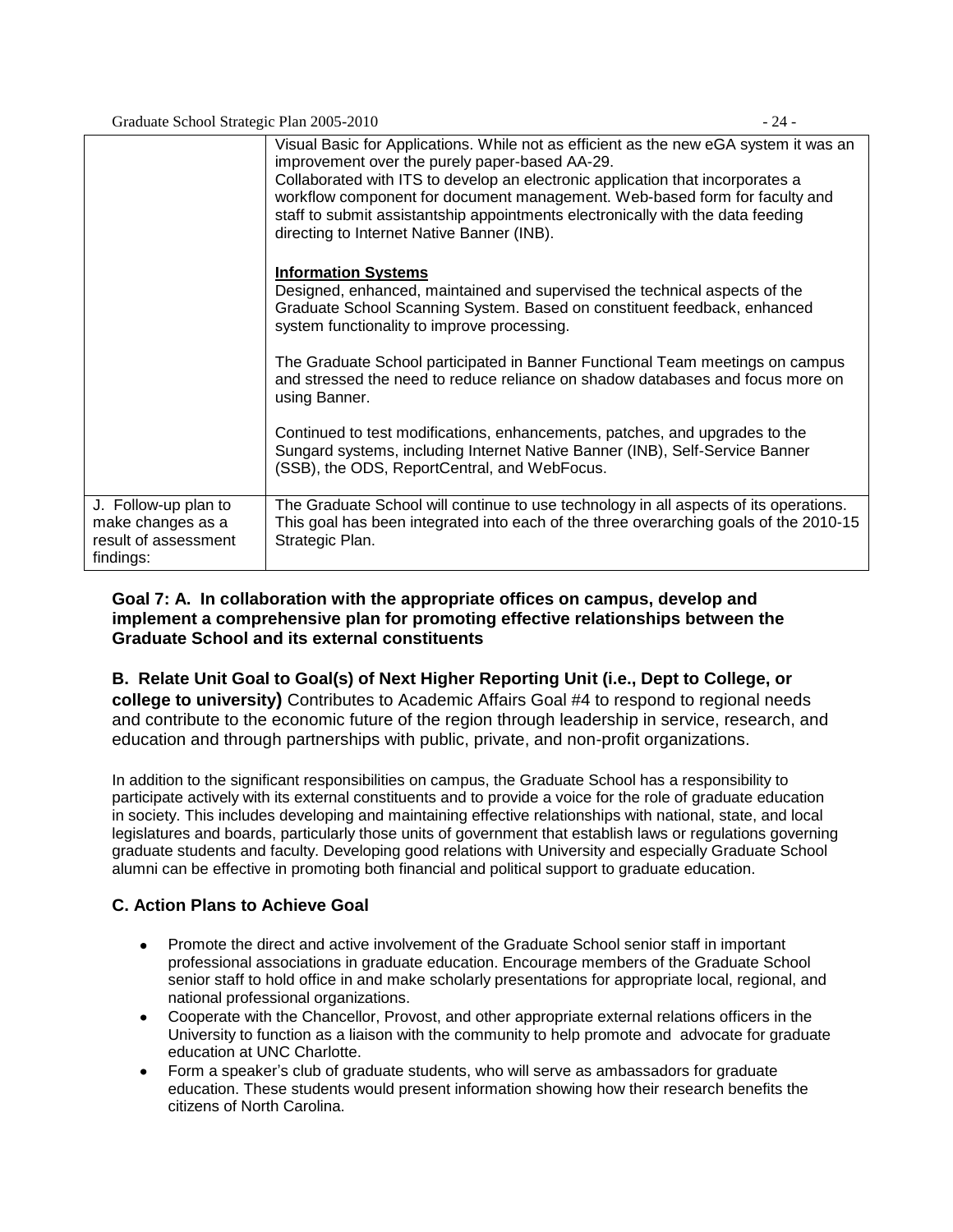Graduate School Strategic Plan 2005-2010 - 25 -

- Establish the "Graduate Dean's Award" to recognize graduate students whose research provides special benefits to the citizens of North Carolina. These awards would be cash awards given to as many as 10 students at an annual event sponsored by the Graduate School
- Work with the office of Alumni Affairs to enhance the relations between the University and Graduate School alumni. Alumni can offer both financial and political support to graduate education; they can be called upon to help evaluate and offer suggestions for improvement programs, and they can be used individually or in groups to speak out on behalf of graduate issues.
- Create an external advisory committee of community partners and alumni whose principal task will be to help with the support and promotion of graduate education. While there may be some competition between the Graduate School and the other colleges and departments for the allegiance and money of alumni we hope that the advisory council and other development activities will serve central graduate school purposes (e.g., unearmarked fellowships, research, study and conference travel money, teaching and research awards.) or be a funnel to departmental/program needs. In any event, we see this as a way to help raise funds and the level of awareness of graduate education in the local community.

### **D. Effectiveness Measures/Methods to Assess Outcomes/Goal Attainment**

Clearly this is a long term goal and many of the outcomes will be intangible. As graduate education on campus matures there will be more local recognition of the importance of graduate level teaching and research to economic development and the overall quality of life of the region. Some tangible effectiveness measures could include increased private funding to support graduate education, requests from local, regional or national organizations for speaker's bureau, and the establishment of an advisory group composed of individuals who also serve as leaders in the community. .

#### **E. Assessment Schedule to Assess Goal**

Annually

#### **F. Person/Group Responsible**

Dean of the Graduate School

#### **G. Performance Outcomes for Goal**

In addition to the founding of a Graduate School Advisory Committee, the performance outcomes for this goal should include:

- Create a student speaker's bureau
- Each member of the Graduate School Senior Staff will be actively engaged in one or more professional organizations.
- Establish a graduate student award to recognize research of special interest to the citizens of North Carolina
- Increase the recognition by the external community of the importance of graduate education to  $\bullet$ the mission of the University, to the state of North Carolina and the nation. One outcome of this should be enhanced support for graduate programming through private donations.

#### **H. Resources Required to Achieve 5-Year Goals**

- Funding for the Graduate Dean's Award and recognition event \$15,000 annually.
- Speaker's club \$5,000 annually for travel.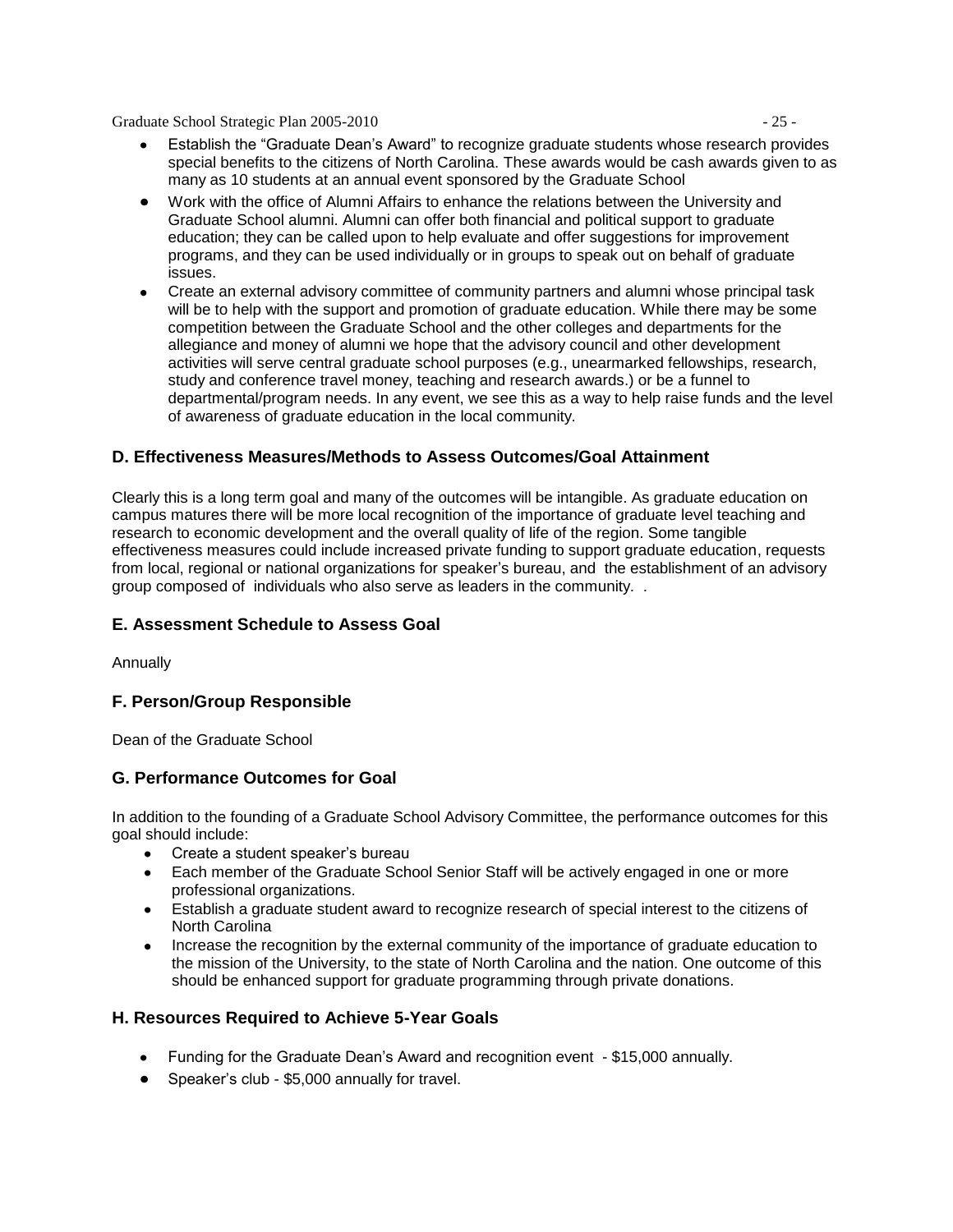| I. Annual progress<br>assessment of<br>performance outcomes:                | For an office such as the Graduate School effective communication with constituents<br>is a requirement. While we have made progress in achieving this goal there still<br>remains much to be done. This is very much a long term goal and many of the<br>outcomes will be intangible. As graduate education on campus matures there will be<br>more local recognition of the importance of graduate level teaching and research to<br>economic development and the overall quality of life of the region.                                                                                                                                                                                                                                                                                                                                                                                                                                                                                                                                                                                                                                                                                                                                                                                                                                                                                                                                                                                                                                                                                                                                                                                                                                                                                                                                                                |
|-----------------------------------------------------------------------------|---------------------------------------------------------------------------------------------------------------------------------------------------------------------------------------------------------------------------------------------------------------------------------------------------------------------------------------------------------------------------------------------------------------------------------------------------------------------------------------------------------------------------------------------------------------------------------------------------------------------------------------------------------------------------------------------------------------------------------------------------------------------------------------------------------------------------------------------------------------------------------------------------------------------------------------------------------------------------------------------------------------------------------------------------------------------------------------------------------------------------------------------------------------------------------------------------------------------------------------------------------------------------------------------------------------------------------------------------------------------------------------------------------------------------------------------------------------------------------------------------------------------------------------------------------------------------------------------------------------------------------------------------------------------------------------------------------------------------------------------------------------------------------------------------------------------------------------------------------------------------|
| J. Follow-up plan to make<br>changes as a result of<br>assessment findings: | The third overarching goal of the Graduate School 2010-15 Strategic Plan is Support<br>and Communicate the Quality of Graduate Education at UNC Charlotte to Internal<br>and External Constituents. This goal is a continuation and expansion of this particular<br>objective. Action plans to achieve to the 2010-15 goal include but are not limited to:<br>Work with the Office of Alumni Affairs to enhance relationships between the<br>University and Graduate School alumni.<br>Prepare and implement a comprehensive strategic plan for Graduate School<br>Development.<br>Establish the Graduate Dean's Advisory Cabinet which will consist of the<br>presidents of each of the student organizations that hold a charter through<br>GPSG. The function of this cabinet will be to share information and provide<br>advice to the Dean on issues concerning graduate students and graduate<br>education on campus.<br>Promote effective communication among the Graduate School and its<br>campus constituents including Graduate Faculty, staff, and students.<br>Work with the UNC Charlotte Graduate Council to develop or enhance its<br>$\bullet$<br>effectiveness and communications with the University at large.<br>Encourage effective personnel practices in the Graduate School by<br>$\bullet$<br>maintaining an attractive, efficient work environment and supporting training<br>initiatives for staff.<br>Provide streamlined and responsive administrative processes for graduate<br>٠<br>services and programming.<br>Provide regular training for all staff, with particular attention on standardized<br>$\bullet$<br>training for new staff.<br>Advocate for resources to support Graduate Program Directors.<br>$\bullet$<br>Develop a consistent avenue through which to communicate with the public<br>$\bullet$<br>and key stakeholders. |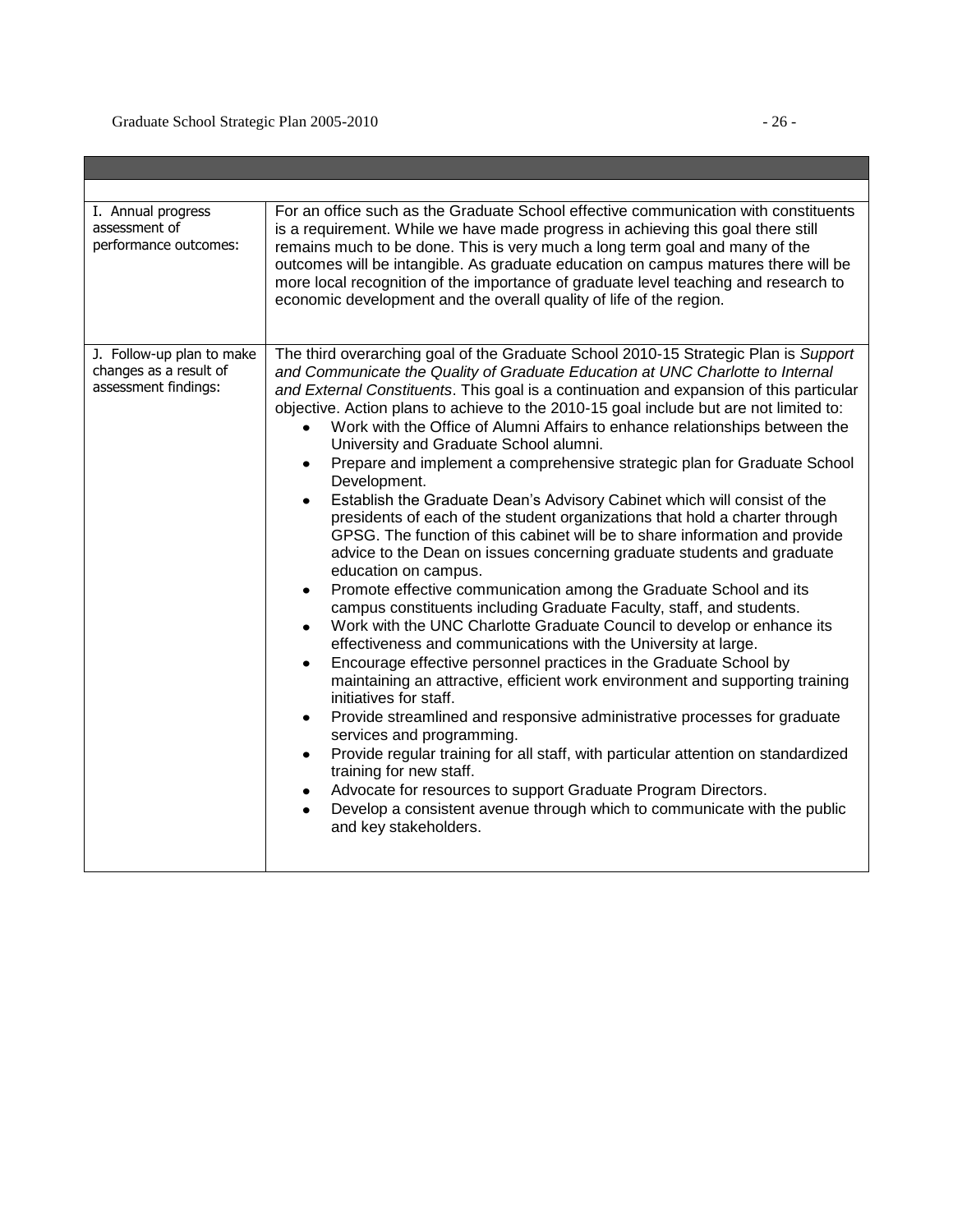# **APPENDICIES**

# **III. UNIT ENROLLMENT PLAN:**

#### UNC Charlotte Graduate Enrollment Plan 2005-2010\*

|              | 2005  | 2006  | 2007  | 2008  | 2009  | 2010  |
|--------------|-------|-------|-------|-------|-------|-------|
| Resident     | 3,493 | 3,645 | 3,791 | 3,943 | 4,106 | 4,285 |
| Non-resident | 584   | 591   | 596   | 602   | 607   | 614   |
| Master's     | 2,741 | 2,829 | 2,940 | 3,088 | 3,219 | 3,330 |
| Doctoral     | 357** | 385** | 415   | 452   | 488   | 522   |
| Total        | 4,077 | 4,236 | 4,387 | 4,545 | 4,713 | 4,899 |

\*These enrollment projections are based on the numbers submitted to the Office of the President for 2002-2012. They assume growth in only existing degree programs and do not include the enrollment growth associated with the addition of new graduate degree programs.

\*\* We enrolled 410 doctoral students in the fall 2004, so these projections are low.

# **IV. STAFFING PLAN:**

#### **Graduate School Staffing Plan for 2005-2010**

#### Tenure Track Faculty

For 2003-04 the Graduate School was authorized to hire an Associate Dean through a half-time, 9-month faculty line. Although an on-campus search was begun, it was stopped in April 2003 and remains unfilled. The Graduate School will seek authorization to upgrade the position to full-time, 12 months for 2005-06. This decision was made after further consideration of the position and the needs of the Graduate School for a senior level administrator to work on funding initiatives for graduate students, graduate program development and review, and other aspects of strategic planning. SPA Full-Time

An initiative in the 2005-10 Graduate School Plan is to establish a graduate student support office as a part of the goal to develop a complete infrastructure for graduate education at the University and to enhance the graduate culture on campus. To support this office the Graduate School would require an administrative support person to work with the Associate Dean and Assistant Dean for Graduate Student Affairs.

As the Graduate School continues to grow, budget administration has become more complex and time consuming. We are requesting the addition of a full-time accounting support person to work with the Executive Assistant to the Dean to oversee the budget.

We will also request a full-time staff person to review and make decisions on applications to establish NC residency for tuition purposes.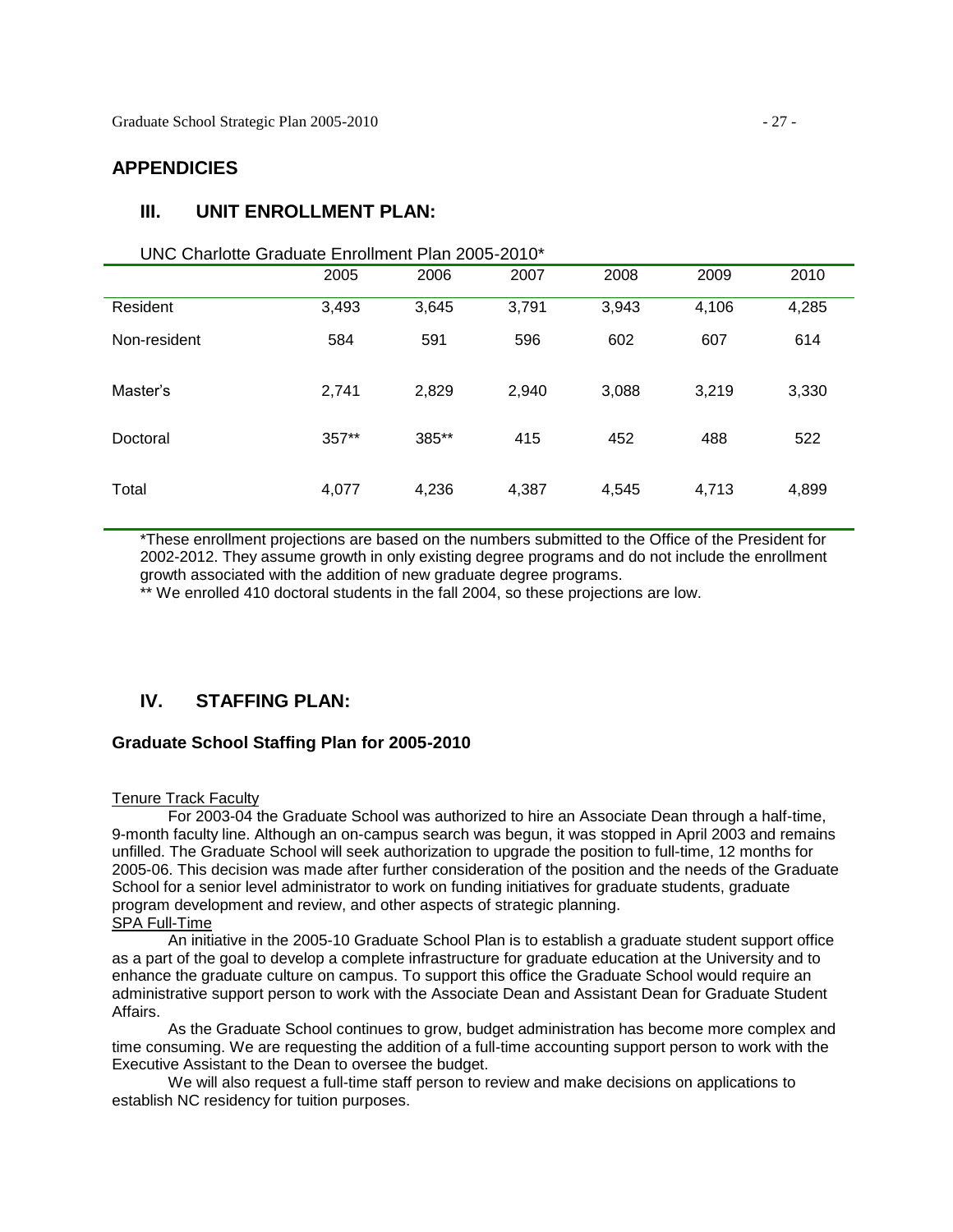#### Graduate School Strategic Plan 2005-2010 - 28 -

The Graduate School plans an Office of Graduate Student Support and Developmentwhich will be open to all graduate students at UNC Charlotte. It will be organized in such a way that a wide variety of academic units, academic support units, and community partners will be able to participate and contribute to the program. It will however be necessary to hire non-tenure track, part-time faculty to teach in this program.

|                                                 | 2005-06                                                                           | 2006-07                                                                                                        | 2007-08                                                                                                       | 2008-09                                                                                                       | 2009-2010                                                                                                     |
|-------------------------------------------------|-----------------------------------------------------------------------------------|----------------------------------------------------------------------------------------------------------------|---------------------------------------------------------------------------------------------------------------|---------------------------------------------------------------------------------------------------------------|---------------------------------------------------------------------------------------------------------------|
| Tenure Track                                    |                                                                                   |                                                                                                                |                                                                                                               |                                                                                                               |                                                                                                               |
| SPA Full-time                                   | administrative<br>support; 1 budget<br>accountant; 1<br>residency<br>coordinator; | administrative<br>support<br>1 budget<br>accountant<br>1 residency<br>coordinator; 1<br>computer<br>consultant | administrative<br>support<br>1 budget<br>accountant<br>1 residency<br>coordinator:1<br>computer<br>consultant | administrative<br>support<br>1 budget<br>accountant<br>1 residency<br>coordinator:1<br>computer<br>consultant | administrative<br>support<br>1 budget<br>accountant<br>1 residency<br>coordinator:1<br>computer<br>consultant |
| Non-Tenure Track<br>Part-time                   |                                                                                   | 3 (lecturers)                                                                                                  | 4 (lecturers)                                                                                                 | 4 (lecturers)                                                                                                 | 4 (lecturers                                                                                                  |
| <b>Special Appointments</b><br>Non-Tenure Track |                                                                                   | 1 (Faculty<br>Associate, one<br>year only)                                                                     | 1 (Faculty<br>Associate, one year<br>only)                                                                    | 1 (Faculty<br>Associate, one<br>year only)                                                                    | 1 (Faculty<br>Associate, one<br>year only)                                                                    |

Special Appointments; Non-Tenure Track

The Graduate School is desirous of initiating a Faculty Associate program that would allow members of the Graduate Faculty to spend a year in the office on a half-time basis providing support for the Office of Graduate Student Support and Development.

# **V. GOAL ALIGNMENT MATRIX:**

| <b>Graduate School</b><br>Goal | Goal 1: Increase the funding available to support graduate students and<br>maximize the use of existing funding;                                                            |
|--------------------------------|-----------------------------------------------------------------------------------------------------------------------------------------------------------------------------|
| <b>University Goal</b>         | Goal 4: To increase the <i>physical and financial infrastructure</i> as needed to support<br>the expanding educational, research, and service activities of the University, |
| <b>Graduate School</b><br>Goal | Goal 2: Provide for the effective enrollment management of graduate<br>programming                                                                                          |
| <b>University Goal</b>         | Goal 1: To improve <i>educational</i> opportunities that respond to the intellectual and<br>professional needs of the region                                                |
| <b>Graduate School</b><br>Goal | Goal 3: Promote and enhance the diversity of the graduate student body                                                                                                      |
| <b>University Goal</b>         | Goal 7: To enhance opportunities for learning in a culturally rich environment,                                                                                             |
| <b>Graduate School</b>         | Goal 4: Develop a complete infrastructure for graduate education at the                                                                                                     |
| Goal                           | University and enhance the graduate culture on campus.                                                                                                                      |